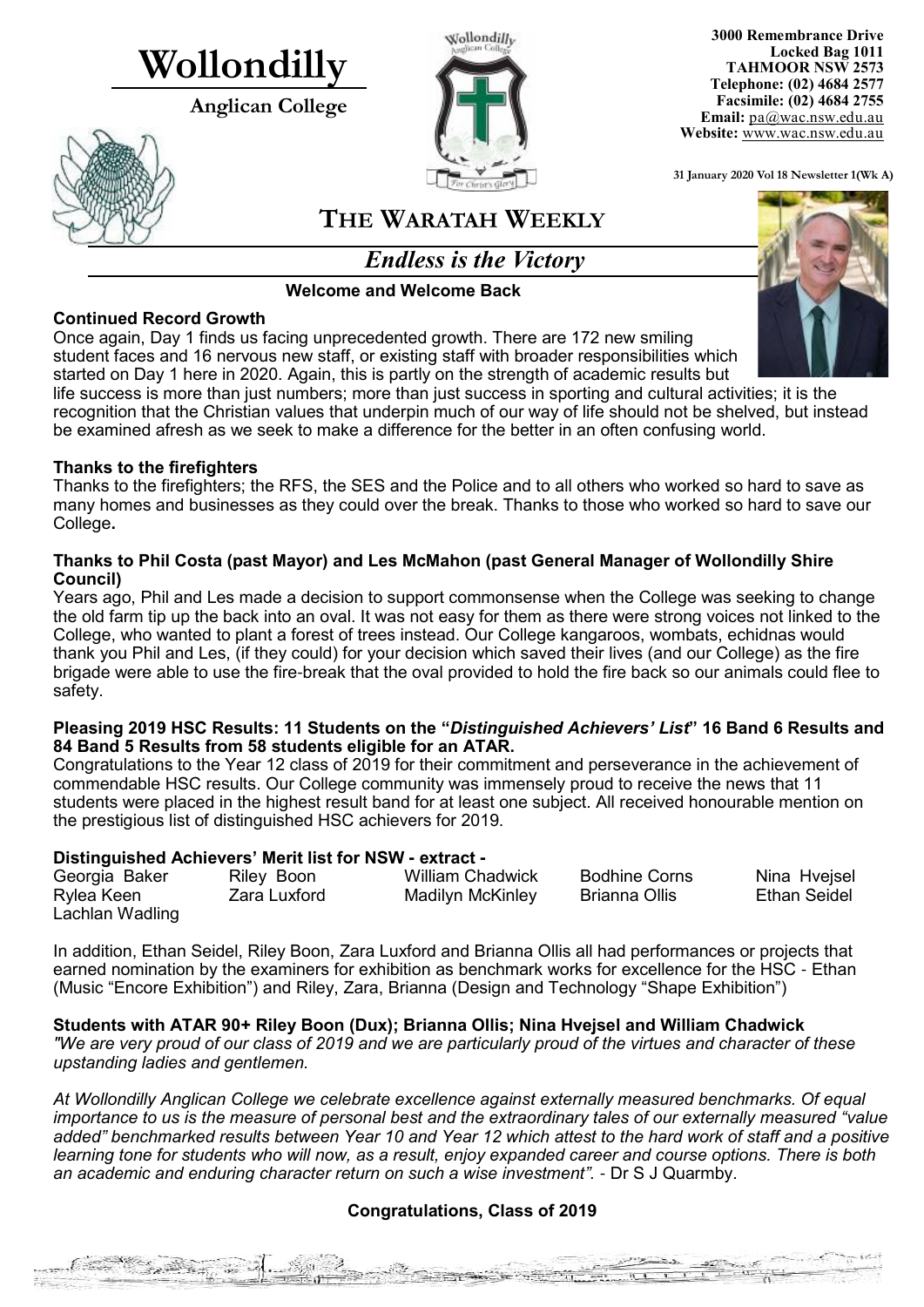#### **Our College Community congratulates Year 3 and Year 5 students on their excellent NAPLAN results.**

**\_\_\_\_\_\_\_\_\_\_\_\_\_\_\_\_\_\_\_\_\_\_\_\_\_\_\_\_\_\_\_\_\_\_\_\_\_\_\_\_\_\_\_\_\_\_\_\_\_\_\_\_\_\_\_\_\_\_\_\_\_\_\_\_\_\_\_\_\_\_\_\_\_\_\_\_\_\_\_\_\_\_\_\_\_\_\_\_\_\_\_\_\_\_\_\_\_\_\_\_\_\_\_\_\_\_\_\_\_\_\_\_\_\_\_\_\_\_\_\_\_\_\_**

#### **Year 3**

There were 59 students in Year 3 who sat NAPLAN online in 2019. It is very pleasing to note that -

- As a group, students in Year 3 achieved significantly higher than State averages for every area measured.
- 16% of Year 3 students achieved a Band 9 or Band 10.
- 86% of Year 3 students achieved in the top two bands for Year 3 level. (Bands 5 and 6)
- The Year 3 overall results have continued to increase. Sitting significantly higher than State and other similar schools.

Explicit Instructional Approaches continue to be our focus moving forward, as we look to consolidate and build on growth in this area. The growth since implementing these strategies and other specific approaches backed by evidence has indicated that we are on the right track for our students.

The Year 3 Average NAPLAN Score School (Wollondilly Anglican College), SSSG (similar schools) and State 2019. TABLE ONE

### **Year 5**

There were 55 students who sat the NAPLAN tests in 2019. TABLE 2

It is very pleasing to note that:

- As a group, students in Year 5 achieved higher than State averages for every area measured.
- 16% of Year 5 students achieved a Band 9 or Band 10.
- 68% of Year 5 students achieved in the top two bands for Year 5 level. (Bands 7 and 8) Graph below.
- The Year 5 growth since Year 3 has been pleasing. 63-70% of students at or above expected growth in all areas. This is above State and SSSG Growth outcomes, which will be an ongoing focus for Stage 2 and Stage 3 as we seek ways to improve student outcomes.



A coloured version of these graphs is available on-line or on the College Website.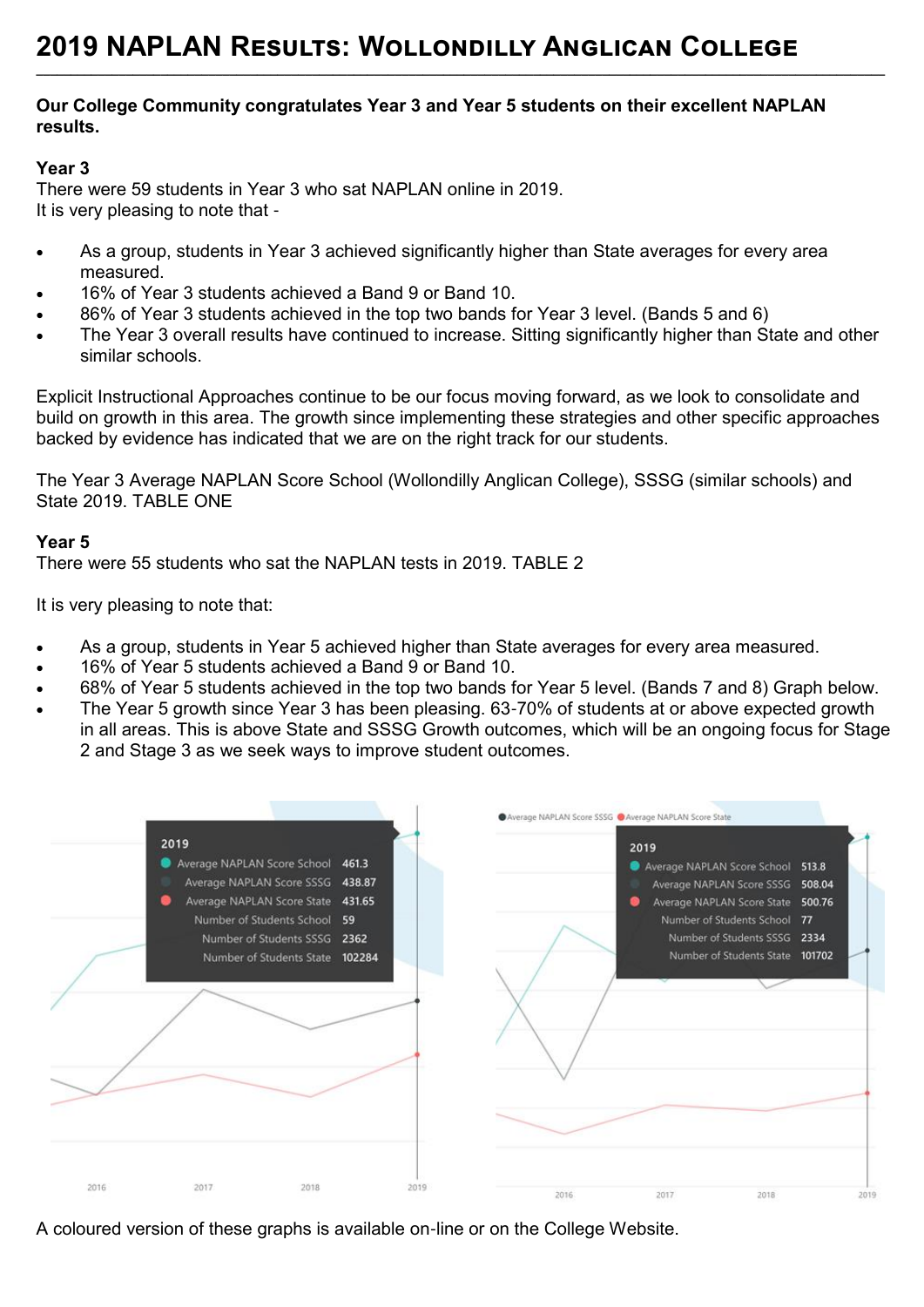# **From the Deputy's Desk \_\_\_\_\_\_\_\_\_\_\_\_\_\_\_\_\_\_\_\_\_\_\_\_\_\_\_\_\_\_\_\_\_\_\_\_\_\_\_\_\_\_\_\_\_\_\_\_\_\_\_\_\_\_\_\_\_\_\_\_\_\_\_\_\_\_\_\_\_\_\_\_\_\_\_\_\_\_\_\_\_\_\_\_\_\_\_\_\_\_\_\_\_\_\_\_\_\_\_\_\_\_\_\_\_**

### **Impact of Bushfires on Families**

The College is aware of a few of our families that have been impacted by the recent bushfires and is endeavouring to support those families based on their needs.

If your family is in need of support or if you feel your child needs additional pastoral care support during this time please contact the College. For pastoral care support for students please contact me or Mr Toland our Director of Pastoral Care.



### **Tuesday, 4 February T-6 Information and Meet the Teacher Evening**

Parents of students from Years T-6 are encouraged to attend this evening and meet the teacher.

#### **Year 7 Information 2020 Night**

This will be held in the Warne Auditorium and commences at 7.00 pm on **Thursday, 6 February**. This evening is an opportunity for parents to gain information on a range of Teaching and Learning and Pastoral Care Issues.

There will also be the opportunity to finalise queries regarding the Year 7 Camp.

We anticipate that students and at least one of their parents attend the information evening. Year 7 students are expected to attend the evening in College uniform.

### **Gold Duke of Edinburgh's Award Adventurous Journey - Kepler Track in New Zealand**

The Gold journey on the Kepler Track was one of the highlights of the year. There were 14 students and four adults who completed the four day hike over 60 kilometres from 14 December to 17 December. This is a spectacular walk and one of the Great Walks in New Zealand. The hike covers vast tussock-covered ridgelines and spectacular alpine vistas that contrast with peaceful lakeside and valley beech forests.

On the second day the group hiked for three hours in the alpine area while it was snowing.

Congratulations to Sarah Clark, Iulitta Ng, Abby Miller, Zachary Smith, Nicholas Jefferys, Isabella Norman, Mitchell Youman, Julia Fouche, Bradley Madgwick, Jasmine Kelly, Zach Napier, Georgia Tapp, Kyran King and Harrison Apps for completing their Gold Qualifying Journey.

Thank you to Mrs Cochrane, Mrs Miller and Mr Davis for volunteering their time to support the students on the trip.

#### **Mr Ian Croger Deputy Headmaster**



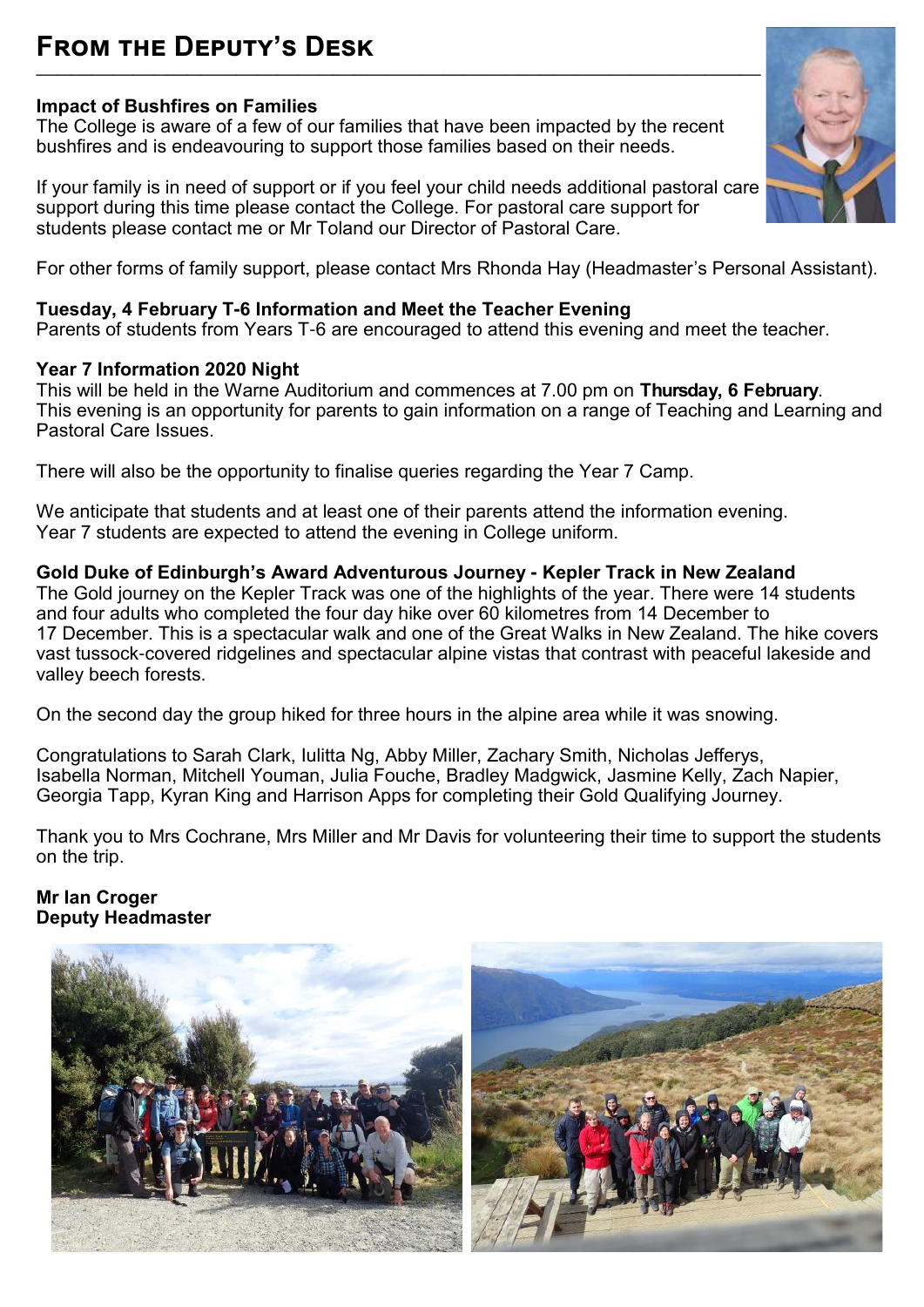# **From the Headmaster**

#### **Who is responsible for key areas of the College?**

#### **College Academic Structure**

| $T-12:$         | Deputy Headmaster                            |
|-----------------|----------------------------------------------|
| <b>Primary:</b> | Director of Teaching and Learning Years T-6  |
| Secondary:      | Director of Teaching and Learning Years 7-12 |

#### **College Pastoral Care Structure**

| T-12:   | Deputy Headmaster                            |
|---------|----------------------------------------------|
| $T-12:$ | <b>Director of Pastoral Care</b>             |
| Junior: | Junior Pastoral Care Coordinator T-4         |
| Middle: | Middle Pastoral Care Coordinator 5-8         |
| Senior: | <b>Senior Pastoral Care Coordinator 9-12</b> |

**We are a College - not a School. Years 7-12 are Secondary Years - not High School Years.**

**\_\_\_\_\_\_\_\_\_\_\_\_\_\_\_\_\_\_\_\_\_\_\_\_\_\_\_\_\_\_\_\_\_\_\_\_\_\_\_\_\_\_\_\_\_\_\_\_\_\_\_\_\_\_\_\_\_\_\_\_\_\_\_\_\_\_\_\_\_\_\_\_\_\_\_\_\_\_\_\_\_\_\_\_\_\_\_\_\_\_\_\_\_\_\_\_\_\_\_\_\_\_\_\_\_\_\_\_\_\_\_\_\_\_\_\_\_\_\_\_\_\_\_**

# **Teaching and Learning 7-12**

A warm welcome to 2020 to all our returning and particularly our new students. The start of the year is an exciting time and a great opportunity to set up positive routines for the next 12 months. Term 1 is a busy time for information evenings. I would encourage you to put the relevant dates below in your calendar.

#### **Year 7 Information Evening Thursday, 6 February**

Information evenings provide a great opportunity to build partnership between the College and home. Year 7 have an information evening on the Thursday, 6 February in the Warne Auditorium commencing at 7.00 pm. All students are expected to be in attendance in their College uniform with at least one parent.

#### **Year 11 Information Evening Thursday, 5 March**

All students and at least one parent are expected to be in attendance at the Information Evening on Thursday, 5 March in the Warne Auditorium commencing at 7.00 pm. Students are to wear their full College uniform. Important information relating to the RoSA and careers will be communicated at this evening.

#### **Textbooks and Book packs**

Students will be receiving their book packs and textbooks in the coming week. If your child is missing a textbook, they are to see Mrs Colombo in the Flynn IRC. Students are encouraged to see their Year Patron if they have not received a book pack.

# **Mr Paul Burns**

**Director of Teacher and Learning 7-12**



**Mr Ian Croger Ms Jacqui Huxtable Mr Paul Burns** 

**Mr Ian Croger Mr Liam Toland Mrs Lisa Maher Mr Stuart Houweling Mrs Emily Madden**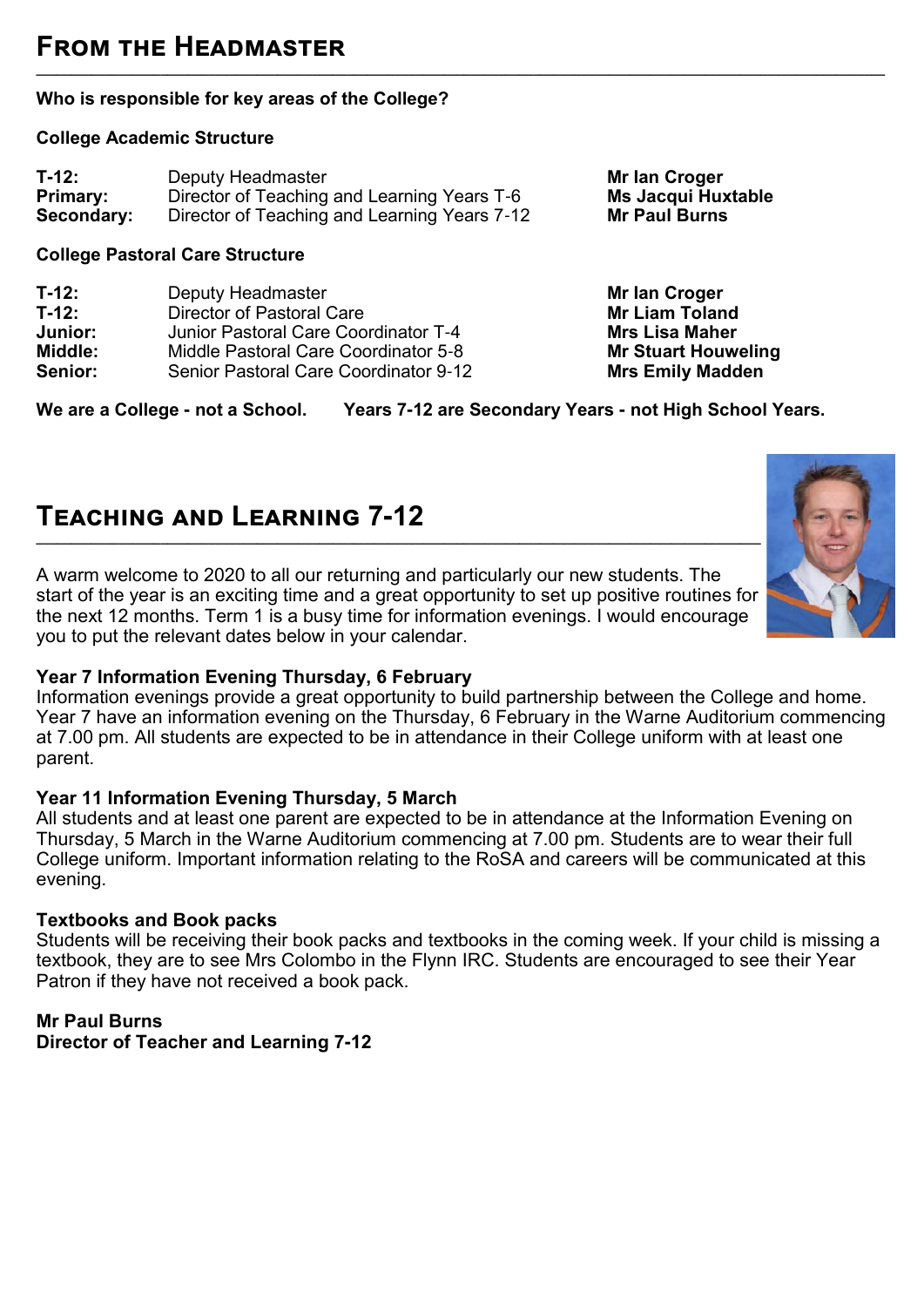# **Pastoral Care T-12**

#### **Bushfire Support Resources**

The following resources have been shared with staff at the College to assist in supporting and managing the impact of a tough Summer in the local area and beyond. As a community there may be value in looking through the resources both for those affected directly or indirectly or those who are supporting people impacted by this situation.

**\_\_\_\_\_\_\_\_\_\_\_\_\_\_\_\_\_\_\_\_\_\_\_\_\_\_\_\_\_\_\_\_\_\_\_\_\_\_\_\_\_\_\_\_\_\_\_\_\_\_\_\_\_\_\_\_\_\_\_\_\_\_\_\_\_\_\_\_\_\_\_\_\_\_\_\_\_\_\_\_\_\_\_\_\_\_\_\_\_\_\_\_\_\_\_\_\_\_\_\_\_\_\_\_**



Staff at the College will be observing students as they return to the College and will look to support them as they try and move forward from the events of the Summer. This may prove challenging for some that have been impacted, however the College stands ready to play their part in supporting these students and families. More will come to light regarding various circumstances on return to the College, with the included information only some of the resources that have been developed to support individuals, families and communities in this matter.

#### **Centre for Rural and Remote Mental health**

[https://www.crrmh.com.au/programs](https://www.crrmh.com.au/programs-and-projects/bushfire-support/)-and-projects/bushfire-support/ Ξ

APS Website:

[https://www.psychology.org.au/Australian](https://www.psychology.org.au/Australian-bushfires-2020?utm_medium=email&utm_campaign=200106_Response%20to%20the%20bushfire%20crisis&utm_content=200106_Response%20to%20the%20bushfire%20crisis+CID_f6493dd5d48e9c330ee3957d68d3c59c&utm_source=Email%20marketing%2)-bushfires-2020? [utm\\_medium=email&utm\\_campaign=200106\\_Response%20to%20the%20bushfire%](https://www.psychology.org.au/Australian-bushfires-2020?utm_medium=email&utm_campaign=200106_Response%20to%20the%20bushfire%20crisis&utm_content=200106_Response%20to%20the%20bushfire%20crisis+CID_f6493dd5d48e9c330ee3957d68d3c59c&utm_source=Email%20marketing%2) [20crisis&utm\\_content=200106\\_Response%20to%20the%20bushfire%](https://www.psychology.org.au/Australian-bushfires-2020?utm_medium=email&utm_campaign=200106_Response%20to%20the%20bushfire%20crisis&utm_content=200106_Response%20to%20the%20bushfire%20crisis+CID_f6493dd5d48e9c330ee3957d68d3c59c&utm_source=Email%20marketing%2) [20crisis+CID\\_f6493dd5d48e9c330ee3957d68d3c59c&utm\\_source=Email%20marketing%](https://www.psychology.org.au/Australian-bushfires-2020?utm_medium=email&utm_campaign=200106_Response%20to%20the%20bushfire%20crisis&utm_content=200106_Response%20to%20the%20bushfire%20crisis+CID_f6493dd5d48e9c330ee3957d68d3c59c&utm_source=Email%20marketing%2) [20software&utm\\_term=a%20web%20page](https://www.psychology.org.au/Australian-bushfires-2020?utm_medium=email&utm_campaign=200106_Response%20to%20the%20bushfire%20crisis&utm_content=200106_Response%20to%20the%20bushfire%20crisis+CID_f6493dd5d48e9c330ee3957d68d3c59c&utm_source=Email%20marketing%2) Ξ

#### **Reach Out Natural Disasters**

https://schools.au.reachout.com/natural-[disasters?utm\\_medium=email&utm\\_campaign=MKTG%20Schools%](https://schools.au.reachout.com/natural-disasters?utm_medium=email&utm_campaign=MKTG%20Schools%20January%202019_Back%20to%20School_Bushfires_AJ&utm_content=MKTG%20Schools%20January%202019_Back%20to%20School_Bushfires_AJ+CID_f97d4114935bb152212dd71b663c5dd6&ut) [20January%202019\\_Back%20to%20School\\_Bushfires\\_AJ&utm\\_content=MKTG%20Schools%20January%](https://schools.au.reachout.com/natural-disasters?utm_medium=email&utm_campaign=MKTG%20Schools%20January%202019_Back%20to%20School_Bushfires_AJ&utm_content=MKTG%20Schools%20January%202019_Back%20to%20School_Bushfires_AJ+CID_f97d4114935bb152212dd71b663c5dd6&ut) [202019\\_Back%20to%](https://schools.au.reachout.com/natural-disasters?utm_medium=email&utm_campaign=MKTG%20Schools%20January%202019_Back%20to%20School_Bushfires_AJ&utm_content=MKTG%20Schools%20January%202019_Back%20to%20School_Bushfires_AJ+CID_f97d4114935bb152212dd71b663c5dd6&ut) [20School\\_Bushfires\\_AJ+CID\\_f97d4114935bb152212dd71b663c5dd6&utm\\_source=emailCM&utm\\_term=Natural](https://schools.au.reachout.com/natural-disasters?utm_medium=email&utm_campaign=MKTG%20Schools%20January%202019_Back%20to%20School_Bushfires_AJ&utm_content=MKTG%20Schools%20January%202019_Back%20to%20School_Bushfires_AJ+CID_f97d4114935bb152212dd71b663c5dd6&ut) [%20disaster%20resources](https://schools.au.reachout.com/natural-disasters?utm_medium=email&utm_campaign=MKTG%20Schools%20January%202019_Back%20to%20School_Bushfires_AJ&utm_content=MKTG%20Schools%20January%202019_Back%20to%20School_Bushfires_AJ+CID_f97d4114935bb152212dd71b663c5dd6&ut) ٦

#### **Emerging Minds ([emergingminds.com.au\)](http://emergingminds.com.au/)**

The Emerging Minds Community Trauma Toolkit has a lot of great information on it but it is very extensive so I have selected some key items here:

#### **Media & Children after Disasters**

[https://d2p3kdr0nr4o3z.cloudfront.net/content/uploads/2018/09/11091906/Disasters](https://d2p3kdr0nr4o3z.cloudfront.net/content/uploads/2018/09/11091906/Disasters-the-Media-and-Children.pdf)-the-Media-and-Children.pdf Ξ

#### **Emerging Minds Podcasts**

[https://emergingminds.com.au/resources/podcast/communities](https://emergingminds.com.au/resources/podcast/communities-in-the-immediate-aftermath-of-a-trauma/)-in-the-immediate-aftermath-of-a-trauma/ Ξ

[https://emergingminds.com.au/resources/podcast/re](https://emergingminds.com.au/resources/podcast/re-release-disaster-preparedness-myths-and-programs-that-hold-promise/)-release-disaster-preparedness-myths-and-programs-thathold-[promise/](https://emergingminds.com.au/resources/podcast/re-release-disaster-preparedness-myths-and-programs-that-hold-promise/) ٦

#### **Pregnancy, Infants and Young Children- info, story books and games**

[https://www.childrens.health.qld.gov.au/natural](https://www.childrens.health.qld.gov.au/natural-disaster-recovery/)-disaster-recovery/ ٦

#### **Headspace resources for Kids/Teens**

[https://headspace.org.au/young](https://headspace.org.au/young-people/how-to-cope-with-the-stress-of-natural-disasters/?stage=Live)-people/how-to-cope-with-the-stress-of-natural-disasters/?stage=Live ٦

[https://headspace.org.au/friends](https://headspace.org.au/friends-and-family/how-to-support-your-child-after-a-natural-disaster/?stage=Live)-and-family/how-to-support-your-child-after-a-natural-disaster/?stage=Live Ξ

#### **Bushfire Social Story for Kids with Autism**

[https://www.earlyconnections.org.au/social](https://www.earlyconnections.org.au/social-story-bush-fire/)-story-bush-fire/

**Mr Liam Toland Director of Pastoral Care T-12**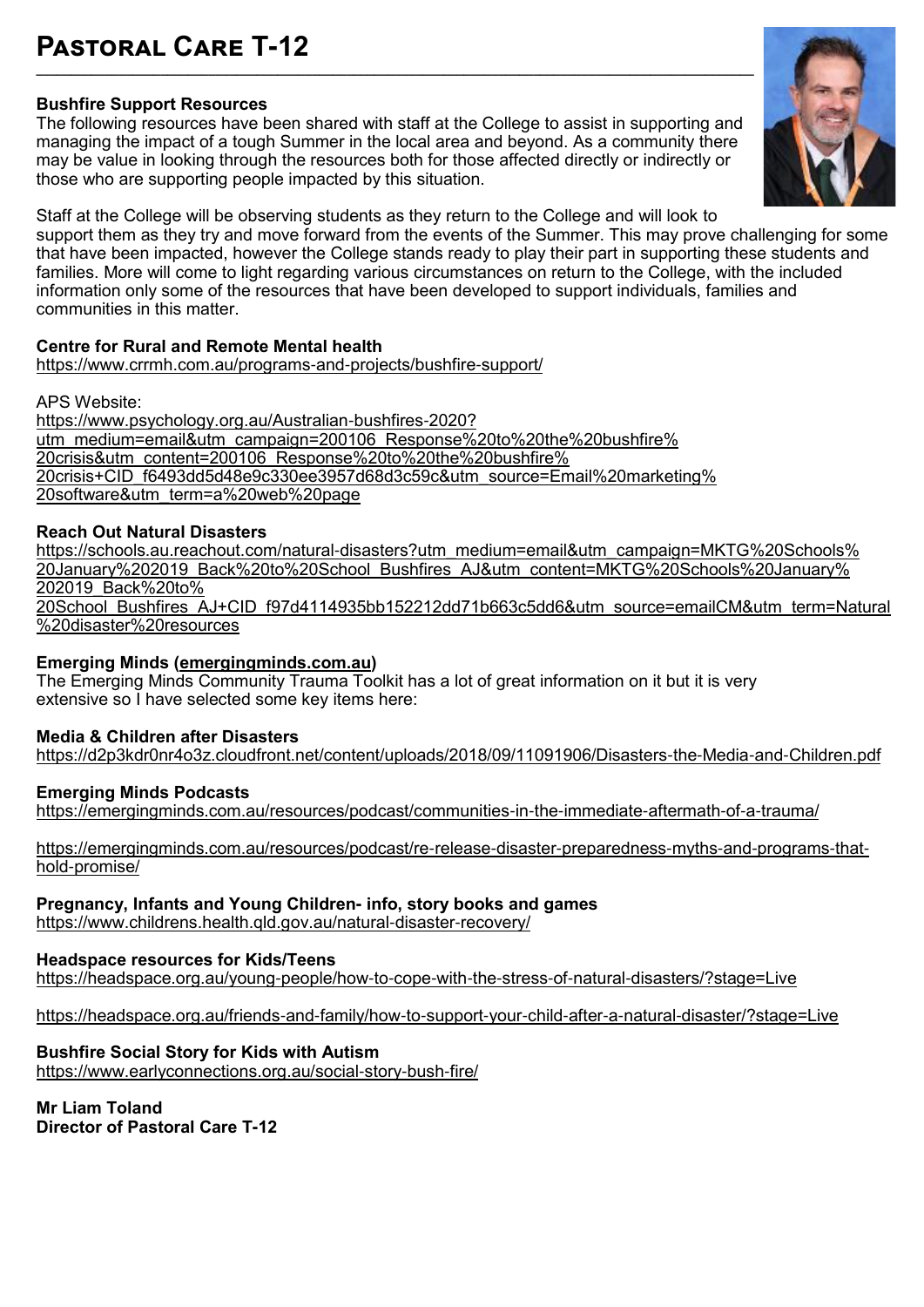# **Pastoral Matters - Junior Years T-4**

### **Welcome to 2020**

Another year is upon us and to hit the ground running here are a few key pieces of information for parents of T-4 students.

**\_\_\_\_\_\_\_\_\_\_\_\_\_\_\_\_\_\_\_\_\_\_\_\_\_\_\_\_\_\_\_\_\_\_\_\_\_\_\_\_\_\_\_\_\_\_\_\_\_\_\_\_\_\_\_\_\_\_\_\_\_\_\_\_\_\_\_\_\_\_\_\_\_\_\_\_\_\_\_\_\_\_\_\_\_\_\_\_\_\_\_\_\_\_\_\_\_\_\_\_\_\_\_**

# **Morning Arrival**

Morning drop off for Years K-4 is on the front playing field. Students put their bags down at their room and head to the field. There is no teacher on duty on the field until

7.50 am so if students are arriving before this time they need to stay under the Shoulder to Shoulder Shelter, where there is a teacher on duty from 7.30 am. The teacher who is commencing duty on the oval will collect the students from under the shelter on their way to the field.

All children in Years K-4 need to be on the field and not standing with their parents on the Deakin Terrace. Parents, please support us in this area. This makes it easier for teachers to know where all students are. Parents we also ask that you keep the terrace clear to allow for ease of movement for staff and students.

We understand morning drop off can be tricky for some students particularly if your child is upset or they are unsure of where their friends are. If this is happening, please take them to the teacher on duty, kiss them goodbye and leave the playground. We promise you they settle much more quickly when Mum or Dad are not present. Parents are welcome to wait under the sails, near the equipment to wave goodbye to the children as they walk to the classroom.

### **Afternoon Dismissal**

Students in Years T-2 are dismissed at 2.25 pm under the Shoulder to Shoulder Shelter. There is a section in the T-4 Diary for parents to complete outlining your child's travel arrangements for each afternoon. Please ensure this is filled out as soon as possible so your child is in the right place for afternoon dismissal.

Students in Years 3 and 4 will be dismissed from their classrooms. Please keep off the verandahs and away from the classrooms to enable students to pack their bags and ready themselves to leave for the day. Parents can wait for their children in the BBQ area or under the Shoulder to Shoulder Shelter.

At the end of the College day, there are many activities which run after the College day. Parents are asked to closely supervise their children once they have been dismissed from their class lines. Students should stay with their parents and not be running around the College. Your support in this area is appreciated.

# **Chapel**

Please note the change of day for Junior Chapel this year to every Friday afternoon in the Warne Auditorium, commencing at 1.40 pm. Parents are most welcome to attend. It is a very lively and fun afternoon.

#### **Mrs Lisa Maher Pastoral Care Coordinator T-4**





**STUDENT**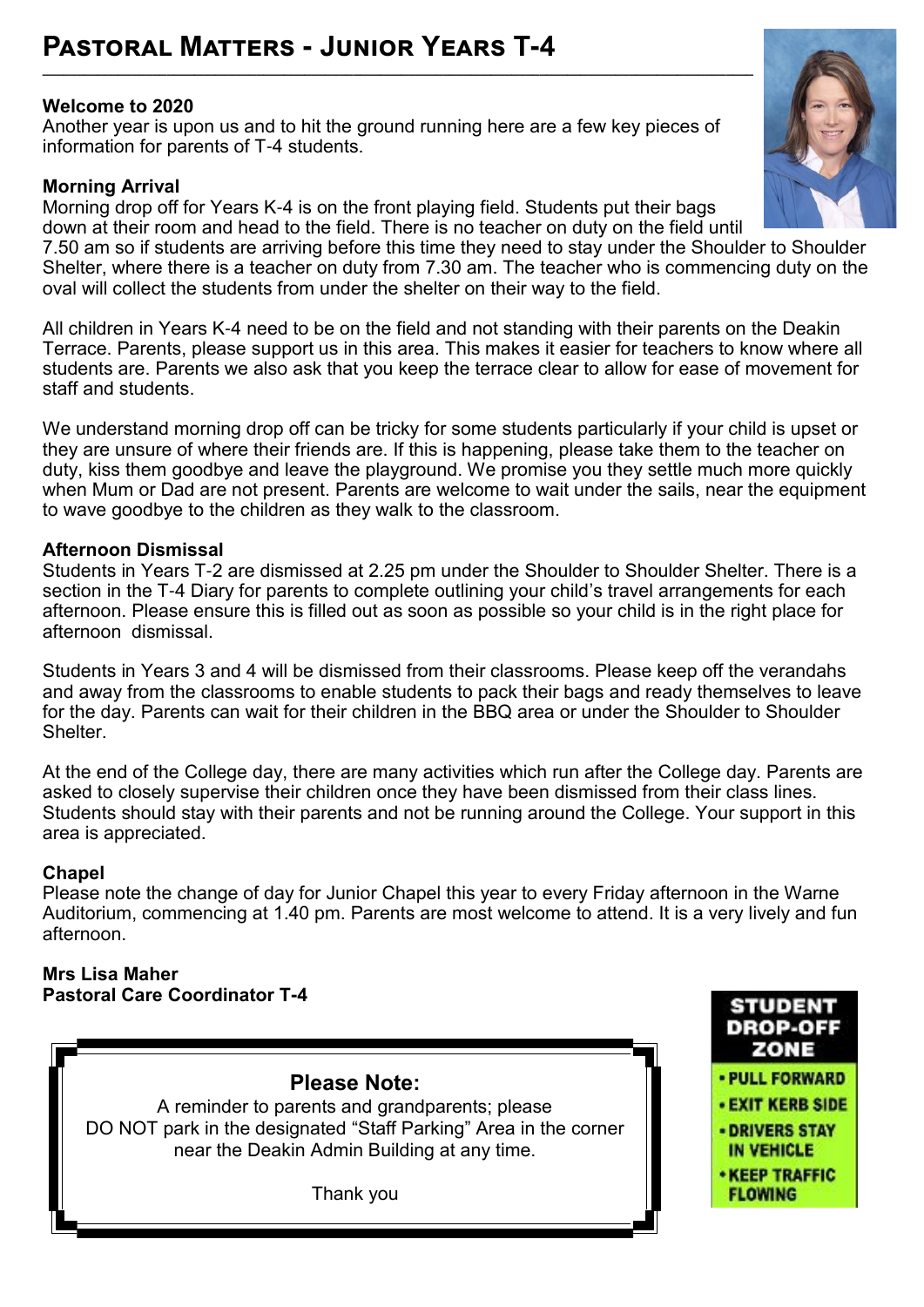#### **College Senior Management**

#### **Mr Stuart Houweling: Acting Middle Pastoral Care Coordinator**



Mr Houweling graciously accepted an invitation to relinquish the Primary Sports Coordinator role for 2020 and to accept the Senior Management position of Middle Pastoral Care Coordinator.

**\_\_\_\_\_\_\_\_\_\_\_\_\_\_\_\_\_\_\_\_\_\_\_\_\_\_\_\_\_\_\_\_\_\_\_\_\_\_\_\_\_\_\_\_\_\_\_\_\_\_\_\_\_\_\_\_\_\_\_\_\_\_\_\_\_\_\_\_\_\_\_\_\_\_\_\_\_\_\_\_\_\_\_\_\_\_\_\_\_\_\_\_\_\_\_\_\_\_\_\_\_\_\_\_\_\_\_\_\_\_\_\_\_\_\_\_\_\_\_\_\_**

Stuart is an active member of Salt Church Wollongong. He commenced at the College in 2014 as a K-6 teacher. For the past two years Stuart has demonstrated his leadership skills with a committed, professional and no fuss dedication in the Senior Staff position of Primary Sports Coordinator.

Stuart supports the Wests Tigers.

#### **College Senior Staff**

#### **Mr James Gooden: Acting Primary Sports Coordinator/Primary Teacher**



Mr Gooden was the successful applicant in a strong field for the senior staff position of Primary Sports Coordinator for 2020.

James is an active member of Highlands Christian Fellowship where he is involved in children and youth ministries. He has been teaching at the College for the past two years and in public schools for the four years prior. He has a keen interest in Sport and Gardening (having grown up in country NSW) and is looking forward to this new leadership opportunity.

James supports the Canberra Raiders.

#### **Mrs Deborah Cook: Executive Assistant**



Mrs Cook will be moving from the Student Reception Manager/Deputy Headmaster Secretary role to the role of Executive Assistant where she will be providing support to Mr Croger, Ms Huxtable, Mr Toland and Mr Burns.

Deborah attends the Camden Presbyterian Church and has been at the College for 14 years in various Administrative roles and also as a Teacher's Aide. Deborah enjoys spending time with family and friends, loves to travel, is a keen walker and a Wests Tigers supporter.

#### **Mr Alex Hitchins: Development Manager**



Mr Hitchins has had his marketing and media skills recognised by being offered the senior staff position of College Development Manager.

Alex is an active member of Austinmer Anglican Church where he is involved in young adults, community engagement and worship ministries.

Alex joined the College office team in September 2018. In addition to his office functions, Alex has demonstrated his marketing and media skills through his involvement in the College's new Website and End of Year Showcase DVD.

Alex completed a Bachelor of Audio Production at SAE in Sydney.

 Outside of work, Alex runs his photography business and enjoys spending time with his wife Kirsten and new baby boy Charlie.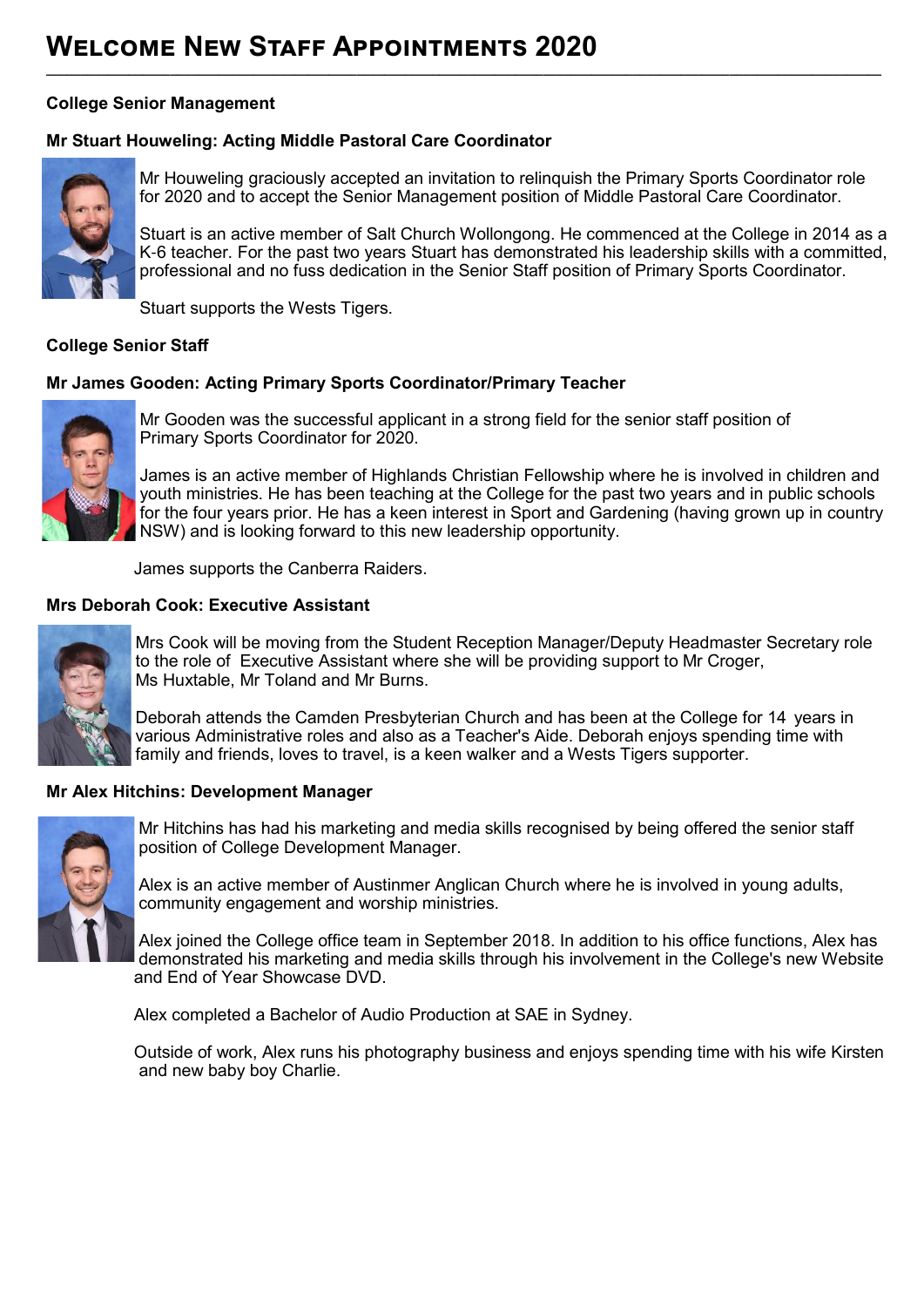### **College Teaching Staff**

#### **Mrs Emma Kluit: Primary**



Mr Kluit is an active member of Wilton Anglican Church where she is involved in Childrens' programs and community events.

**\_\_\_\_\_\_\_\_\_\_\_\_\_\_\_\_\_\_\_\_\_\_\_\_\_\_\_\_\_\_\_\_\_\_\_\_\_\_\_\_\_\_\_\_\_\_\_\_\_\_\_\_\_\_\_\_\_\_\_\_\_\_\_\_\_\_\_\_\_\_\_\_\_\_\_\_\_\_\_\_\_\_\_\_\_\_\_\_\_\_\_\_\_\_\_\_\_\_\_\_\_\_\_\_\_\_\_\_\_\_\_\_\_\_\_\_\_\_\_\_\_**

Emma has over 15 years of extensive experience teaching in Public Schools and is looking forward to working in a Christian College and being actively involved in the College Community.

#### **Mr Simon Jones: Primary**



Mr Jones has been a regular at Narellan Anglican Church for over 20 years where he is heavily involved in children and youth ministries.

Simon has recently graduated with a Bachelor of Primary Education at the University of Wollongong. He is highly talented and enthusiastic to be part of the College Community: to engage with all students to enrich their learning and skill sets.

Simon has a passion for drama and singing and specialises in Mathematics Education.

#### **Mr Matthew Stark: Primary**



Mr Stark has been a regular at St Mark's Anglican Church in Wollongong for over 20 years.

For the past year Matthew has been teaching in London. Along with experience in teaching in Australian Schools, this has given Matthew a diverse skill set.

Matthew has a passion for sport and fitness and is looking forward to being a part of the College Community.

#### **Miss Stacey Baker: Primary 2020**



Miss Baker attends St Jude's Anglican Church in Bowral.

Stacey brings to the College over 20 years experience both in public and private schools. Stacey started as a Casual Teacher in 2019 and has moved into a temporary role in 2020. She has enjoyed being part of the Christian Community and is looking forward to helping the students develop into lifelong learners.

Stacey has a passion for equestrian pursuits with her four horses and sheep herding with her dogs.

#### **Mr Grant Williams: Primary 2020**



Mr Williams attends Figtree Anglican Church.

Grant achieved a Bachelor of Teaching before moving to the UK for 12 years. Throughout this time Grant worked as a Primary Teacher and in Primary School leadership roles. Grant is looking forward to working alongside our students to help them achieve their potential.

Outside teaching Grant enjoys reading, writing, cooking, cycling, photography and experiencing the outdoors with his family.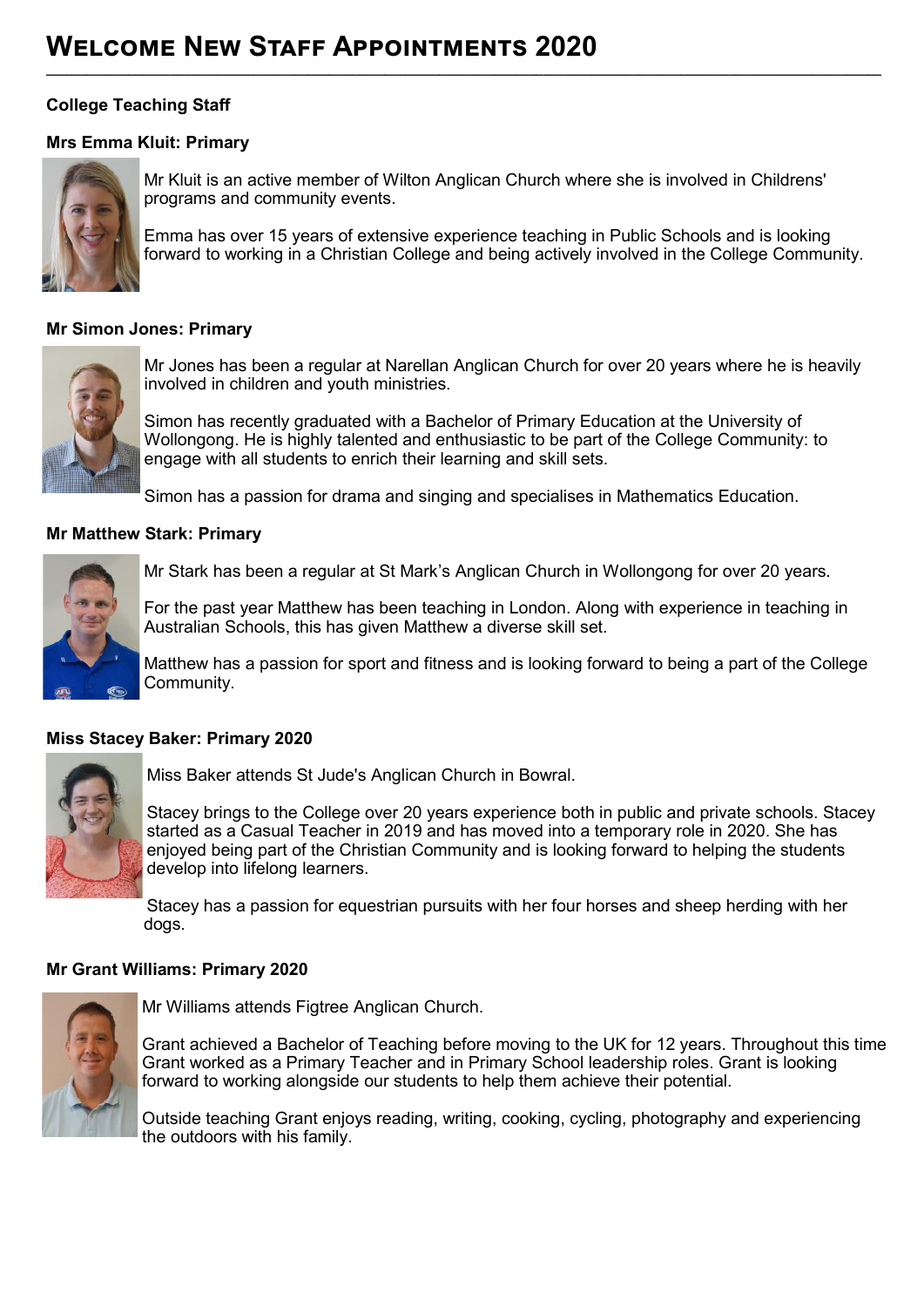#### **Mrs Bhavna Williams: Primary 2020**



Mrs Williams attends Figtree Anglican Church.

Bhavna has recently relocated with her family to Australia and began casual teaching at the College at the end of 2019. Bhavna has over 10 years of teaching experience in the UK including leadership roles. She is looking forward to encouraging her students to achieve their goals through their education at the College.

Bhavna enjoys being creative in cooking, cake decorating and home decorating.

**\_\_\_\_\_\_\_\_\_\_\_\_\_\_\_\_\_\_\_\_\_\_\_\_\_\_\_\_\_\_\_\_\_\_\_\_\_\_\_\_\_\_\_\_\_\_\_\_\_\_\_\_\_\_\_\_\_\_\_\_\_\_\_\_\_\_\_\_\_\_\_\_\_\_\_\_\_\_\_\_\_\_\_\_\_\_\_\_\_\_\_\_\_\_\_\_\_\_\_\_\_\_\_\_\_\_\_\_\_\_\_\_\_\_\_\_\_\_\_\_\_**

#### **Miss Naomi Atkins: Secondary Mathematics**



Miss Atkins is an active member of Highlands Christian Fellowship where she is involved in children's and hospitality ministries.

Naomi has 10 years teaching experience in public schools. Her experience has included being a year patron where she has enjoyed caring for the students in her year.

Naomi enjoys sport and community involvement and is looking forward to being part of the Christian Community at the College.

#### **Mr Brad Milburn: Secondary TAS**



Mr Milburn is a regular at St Michael's Anglican Church in Wollongong.

Brad brings both a wealth of experience and leadership skills to the TAS Faculty. He has taught in public and private schools and has been placed in leadership positions up to and including Deputy Headmaster of a large Independent School. He specialises in Industrial Technology (Wood) and is looking forward to focusing on teaching students - his first passion.

Brad enjoys the outdoors including walking, cycling, fishing and gardening.

#### **Miss Kathryn Clark: Secondary Science**



Miss Clark is an active member of the Wollondilly Anglican Church in Tahmoor where she is involved in many areas including leading Bible studies and participating in the evening service.

Kathryn is an ex College student and is very enthusiastic about returning as a Teacher. She is fresh out of University after graduating with exceptional results and will bring with her the latest teaching methodologies.

Kathryn enjoys baking and playing music.

# **Mrs Libby Schwartz: Secondary TAS 2019**



Mrs Schwartz attends St Johns Anglican Church in Camden.

Libby is an experienced teacher who specialises in Food and Design Technology. She enjoys exercise and Floral Designer.

Libby enjoys the outdoors and travelling around Australia with her family.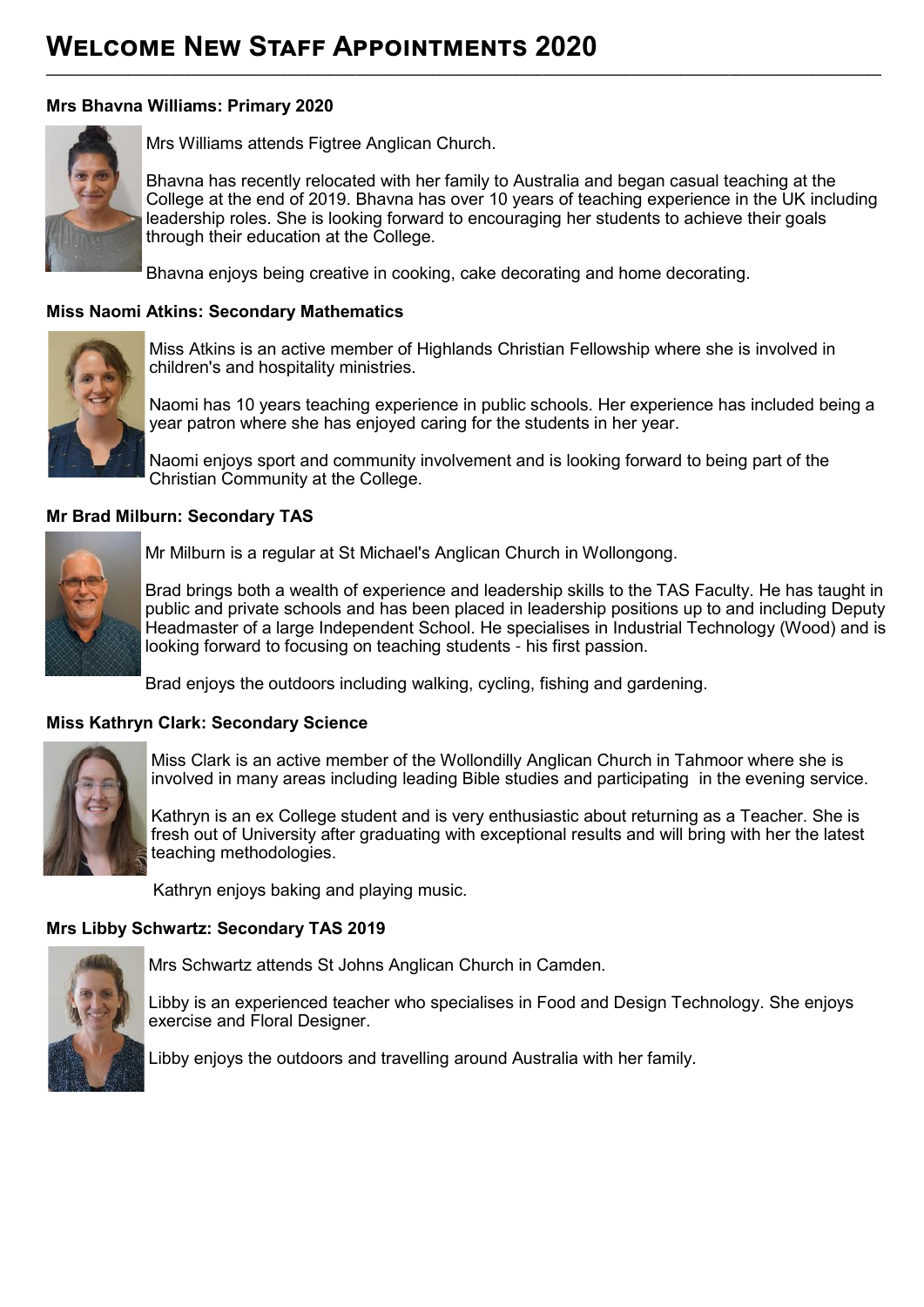### **College Support Staff**

### **Mr Mitchell Barnes; Educational Psychologist**



Mr Barnes is a member of Padstow Baptist Community Church where he is involved in music and children and youth ministries.

**\_\_\_\_\_\_\_\_\_\_\_\_\_\_\_\_\_\_\_\_\_\_\_\_\_\_\_\_\_\_\_\_\_\_\_\_\_\_\_\_\_\_\_\_\_\_\_\_\_\_\_\_\_\_\_\_\_\_\_\_\_\_\_\_\_\_\_\_\_\_\_\_\_\_\_\_\_\_\_\_\_\_\_\_\_\_\_\_\_\_\_\_\_\_\_\_\_\_\_\_\_\_\_\_\_\_\_\_\_\_\_\_\_\_\_\_\_\_\_\_\_**

Mitchell has completed a Master of Professional Psychology. With a wide range of experience in working with students, Mitchell will complement the current set of skills in the pastoral care and learning teams. He will provide proactive strategies to enhance pastoral care and learning programs at the College.

### **Mr Philip Glendinning; ICT Support Officer (Part Time)**



Mr Glendinning is an active member of Soul Revival Church.

Philip brings a wealth of experience to our ICT Support Team which has expanded to meet the growing needs of 21st Century IT provision. Philip brings a wealth of industry experience and leadership to the College.

Outside work Philip enjoys spending time with his family and friends.

#### **Dr Shane Smiltnieks; Workshop Assistant (TAS) (Part Time)**



Dr Smiltnieks is an active member of Mittagong Anglican Church and a parent at the College.

Shane is highly qualified with a Doctor in Philosophy and Bachelor of Materials Engineering. He is a carpenter by trade and is currently completing a Bachelor of Teaching (TAS).

Shane enjoys spending time with his family and Church family. He also is a keen fisherman.

# **Performance News**

#### **Get Involved In Performance**

At Wollondilly Anglican College we offer many opportunities for students to engage with College life beyond what happens in the classroom. Research suggests involvement in co-curricular performance ensembles can promote social and emotional well-being, teamwork, organisation, creativity, communication, perseverance and best of all - it's fun!



Please consult the table on the next page to identify opportunities which may be of interest to your child. Thank you in advance to our wonderful teachers and tutors who voluntarily provide these opportunities for our students.

*Note: sometimes there is a need to adjust this information. Keep an eye on Performing Arts News articles in future Waratah Weeklies to stay up-to-date with the most current information for these ensembles.*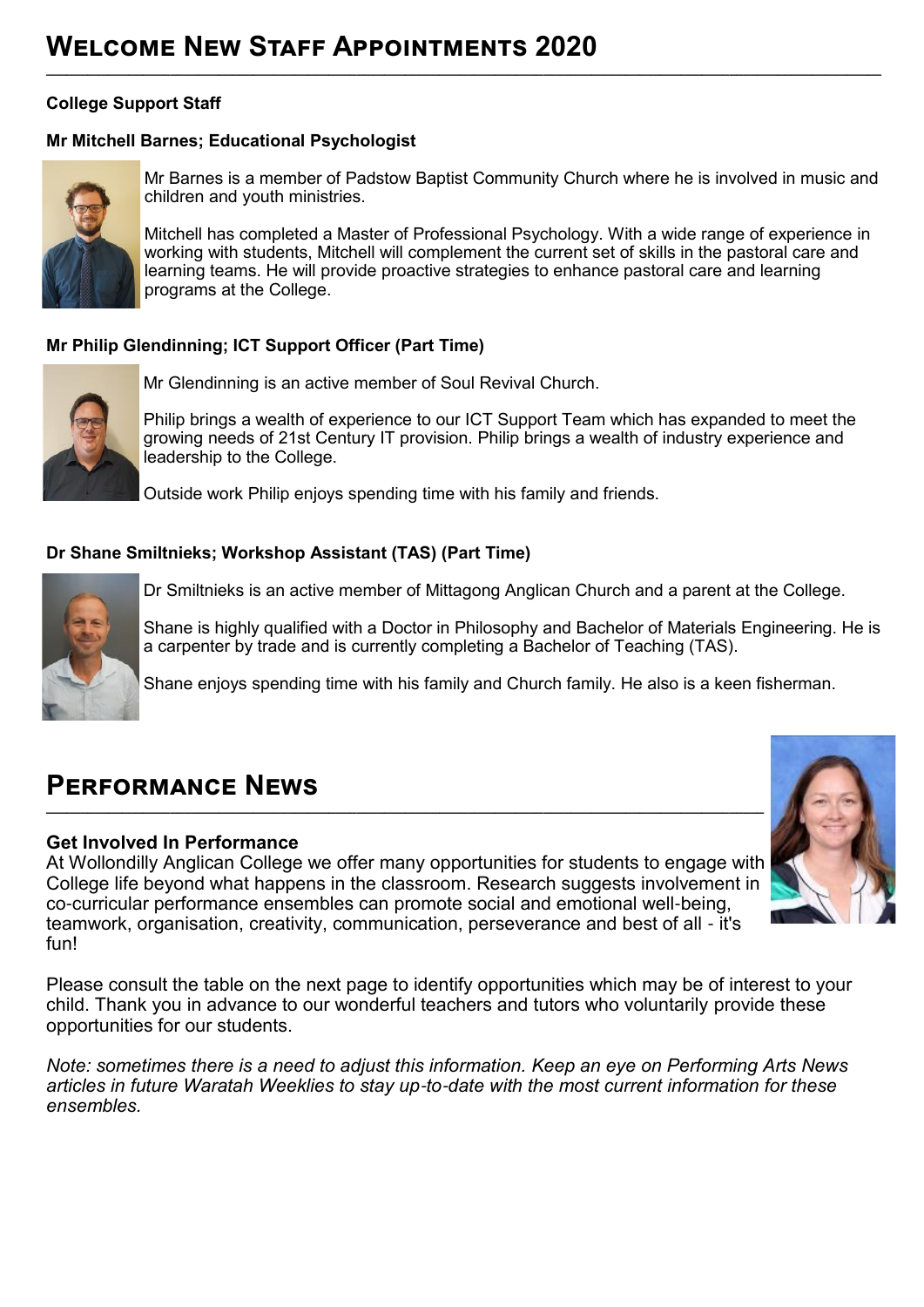### **Musical**

College Musical rehearsal is held each Monday afternoon from 2.45 pm until 5.30 pm during Term 1. We look forward to welcoming our new cast members (students in Years 5 and 6 2020 and students who are new to the College in Years 7-11 in 2020). There is no need for these new students to sign up, just come along to our next rehearsal. Students must be collected promptly at 5.30 pm by a parent or caregiver. If your child is travelling with someone else, please let Mrs Talbot and the staff know via a note in your child's diary.



| <b>Ensemble Name</b>   | <b>Eligible Students</b>                                                        | <b>Rehearsals</b>                                                                   | <b>Ensemble Leader</b>                                   |
|------------------------|---------------------------------------------------------------------------------|-------------------------------------------------------------------------------------|----------------------------------------------------------|
| <b>Musical</b>         | All students in Years 5-11 in<br>the year in which the musical<br>is performed. | Monday afternoon, Warne<br>Auditorium (and various) 2.35 -<br>5.30 pm Terms 1 and 4 | Mrs Talbot                                               |
| <b>Primary Choir</b>   | All students in Years 3-6                                                       | Monday lunchtime, Melba 1                                                           | Mrs Apps                                                 |
| <b>Primary Band</b>    | All students who play a band<br>instrument or percussion in<br>Years $5 - 6$    | Wednesday afternoon, Melba 4<br>2.45 pm - 3.30 pm                                   | Mr Denley                                                |
| <b>Primary Strings</b> | Students in Years 3-6 are<br>invited to participate in this                     | Friday lunchtime, Melba 4                                                           | Ms Bridge                                                |
| <b>Primary Dance</b>   | All students in Years 3-6                                                       | Friday lunchtime, Johnson<br>Studio                                                 | Mrs Grant                                                |
| Primary Drama          | All students in Years 3-6<br>(numbers may be limited)                           | Tuesday lunchtime, Cuthbert                                                         | Mrs Aston                                                |
| Art Club               | All students in Years 7-12                                                      | Friday lunchtime, Melba 3                                                           | Mrs Ware and Mrs Taylor                                  |
| Photography Club       | All students in Years 7-12                                                      | Monday afternoon in Terms 2<br>and 3                                                | Mrs Taylor                                               |
| College Choir          | All students in Years 7-12                                                      | Monday lunchtime, Melba 1                                                           | <b>Miss Nelson</b>                                       |
| <b>College Band</b>    | All students who play a band<br>instrument or<br>percussion in Years 7-12       | Tuesday afternoon, Melba 4                                                          | Mr Grant                                                 |
| <b>College Strings</b> | All students who play a string<br>instrument in Years 7-12                      | Thursday afternoon, Melba 4                                                         | Ms Bridge                                                |
| Dance Company          | Selected students from Years<br>7-12 who display outstanding                    | Tuesday afternoon, Johnson<br>Studio                                                | <b>Miss Valente</b>                                      |
| <b>Combined Cheer</b>  | All students in Years 5-12                                                      | Wednesday afternoon, Johnson<br>Studio                                              | <b>Miss Valente</b>                                      |
| Didgereedoo            | Interested male students in<br>Years 7-12                                       | Wednesday lunchtime, Melba 1                                                        | Mr Denley                                                |
| <b>WAC Crew</b>        | All students in Years 7-12                                                      | On the job training at events                                                       | Mrs Talbot (Student Leaders:<br>Anastacia Lalic and Abby |
| Set Design             | Al students in Years 7-11                                                       | Monday afternoon, Melba 3                                                           | Mrs Ware/Mrs Taylor                                      |

Cast members are required to wear their "blacks" to rehearsals (clothes that are appropriate to dance and move in). Mufti Day guidelines apply, including clothes that cover shoulders and the midriff area. The cast should also ensure they bring a healthy snack and a bottle of water to rehearsals. Please adhere to regular College food guidelines. Students have been reminded that exemplary behaviour is expected at rehearsals.

Students who attend rehearsal will be provided with a more detailed note with all expectations clearly outlined.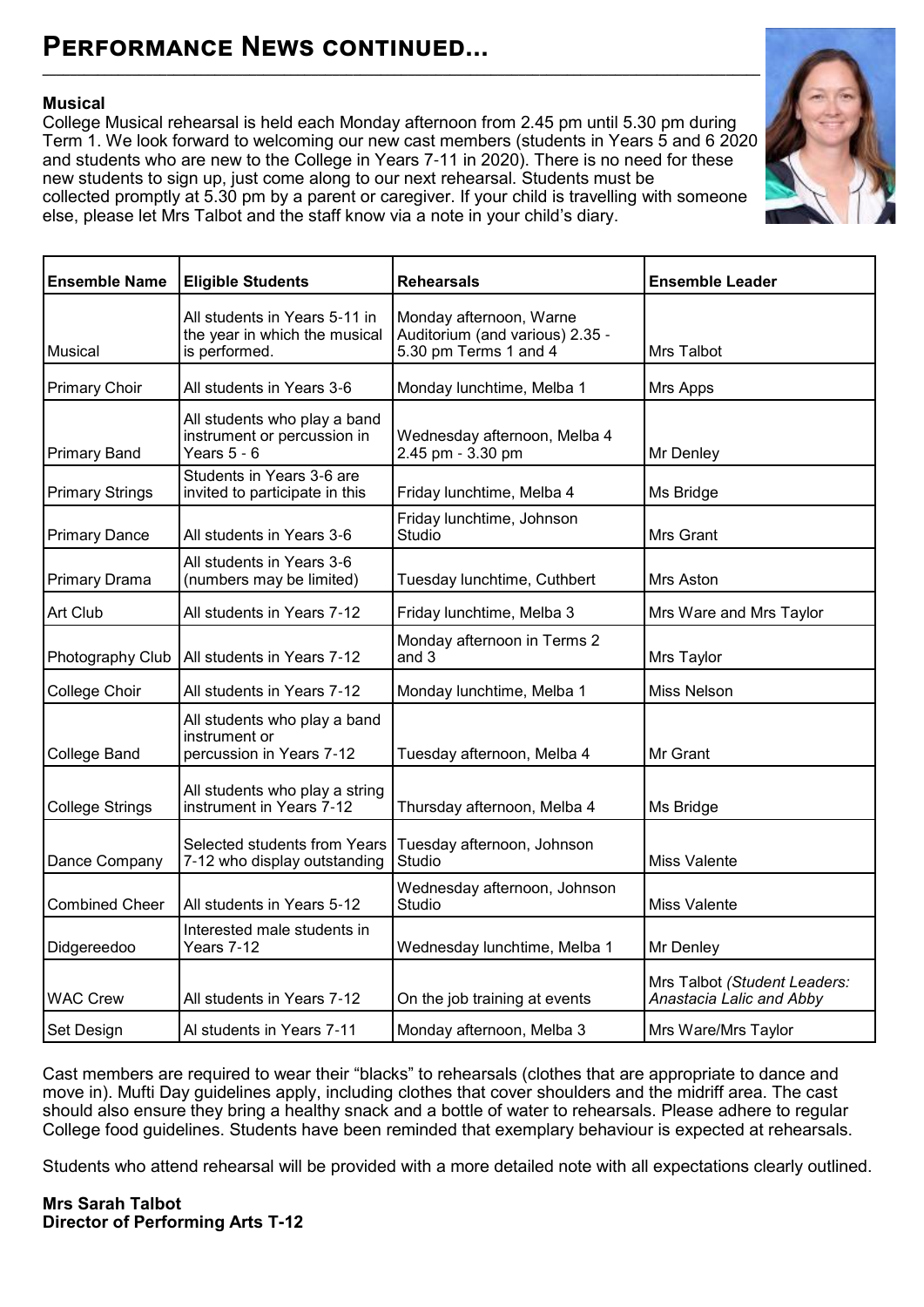# **College Music Tutors \_\_\_\_\_\_\_\_\_\_\_\_\_\_\_\_\_\_\_\_\_\_\_\_\_\_\_\_\_\_\_\_\_\_\_\_\_\_\_\_\_\_\_\_\_\_\_\_\_\_\_\_\_\_\_\_\_\_\_\_\_\_\_\_\_\_\_\_\_\_\_\_\_\_\_\_\_\_\_\_\_\_\_\_\_\_\_\_\_\_\_\_\_\_\_\_\_\_\_\_\_\_\_**

Welcome back to a busy year in Music at the College. We have so many exciting opportunities for your child to develop their Creative skills this year. Our list of Music Tutors has grown to include a specialist Cello tutor, Catherine Barnett, as well as our regular tutors:



| <b>Jillian Bridge</b>    | Violin and Viola                             |
|--------------------------|----------------------------------------------|
| <b>Catherine Barnett</b> | Cello                                        |
| <b>Michael Watkin</b>    | Piano and Woodwind (Clarinet and Saxophones) |
| <b>Richard Gawned</b>    | <b>Flute</b>                                 |
| <b>Michael Griffiths</b> | Drums                                        |
| <b>Daniel Wilms</b>      | <b>Guitar and Bass Guitar</b>                |
| <b>Tammy Nelson</b>      | Voice                                        |
| <b>David Helmann</b>     | Drums                                        |

# **College Music Tutors for 2020**

If you would like your child to learn a musical instrument please contact Mrs Leanne Molluso or any of the College's Office staff for the application forms to learn an instrument and the tutor's Terms and Conditions. Just a reminder that parents pay the tutor directly and we ask that all invoices are paid within three weeks of being issued, non-payment may result in the lessons not being provided until the fees are up to date.

The procedures for students attending lessons are as follows: Once all the paperwork is returned to the office parents are then asked to contact the tutor directly to discuss their child's lessons. Once this has taken place the tutor contacts the College Office and has the student placed on their tuition list. We ask parents not to request specific times or days for their child's lessons as this makes the lesson roster unworkable. Music tuition times are published in the daily Broadcasts and displayed on the Melba staffroom notice screen. Each tutor also has a set of Terms and Conditions that parents are asked to sign prior to their child commencing lessons.

The benefits of learning a musical instrument are very well documented, with literacy and numeracy benefits being just the start of the academic and social benefits for your child. If you are unsure about what instrument your child should play, please make an appointment with Mr Denley to discuss what might be suitable for your child.

To learn more about the music for your child, please view the following TED Talk: [https://www.ted.com/talks/anita\\_collins\\_how\\_playing\\_an\\_instrument\\_benefits\\_your\\_brain?](https://www.ted.com/talks/anita_collins_how_playing_an_instrument_benefits_your_brain?language=en#t-2655) [language=en#t](https://www.ted.com/talks/anita_collins_how_playing_an_instrument_benefits_your_brain?language=en#t-2655)-2655

Have a great musical Year, be interesting learn an Instrument, have fun with music and enjoy being creative.

If you have any questions about music and the benefits of learning an instrument contact Mr Denley at [s.denley@wac.nsw.edu.au](mailto:s.denley@wac.nsw.edu.au) or 4623 0226 for a chat.

### **Mr Simon Denley Creative Arts and LOTE Coordinator**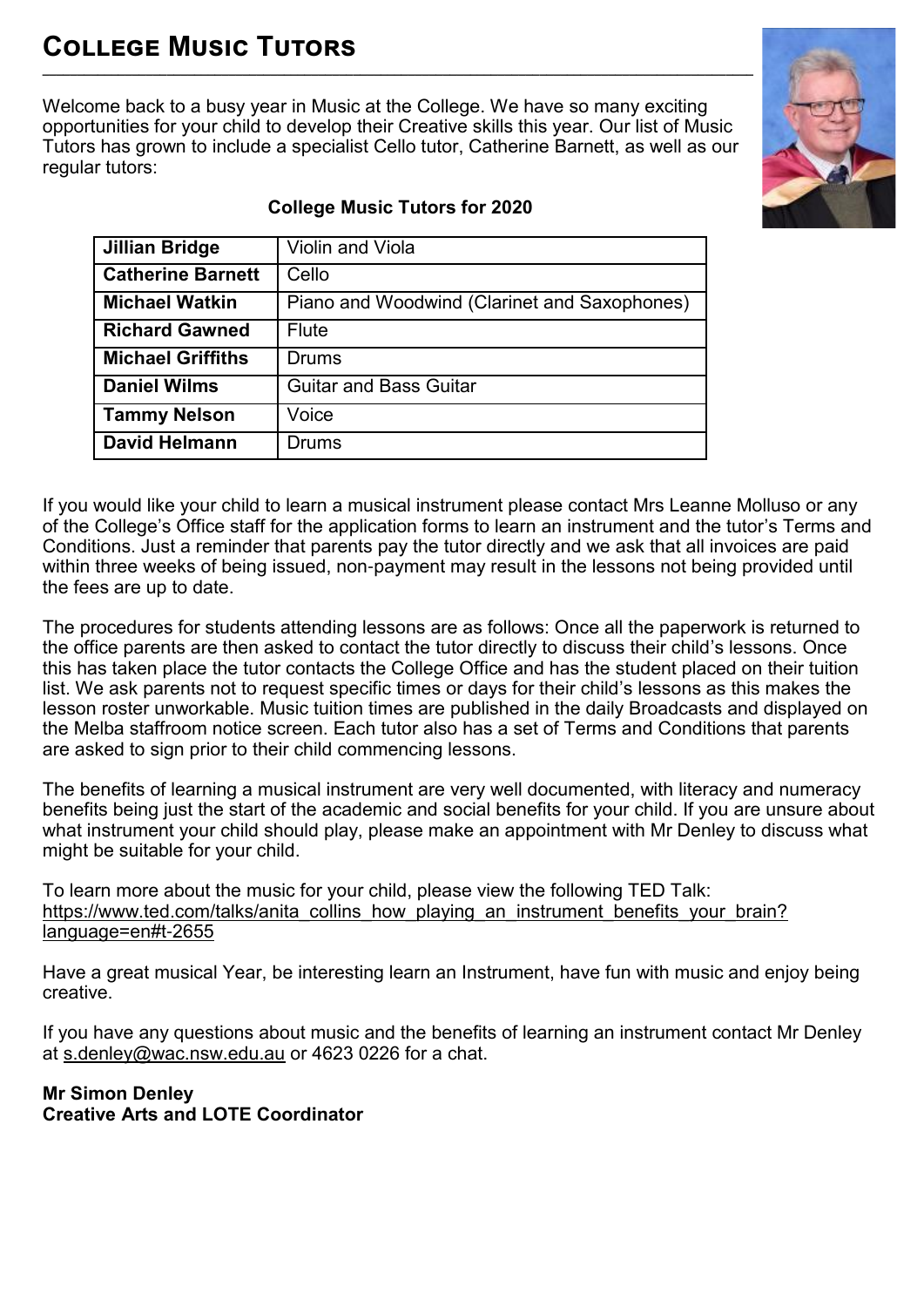# **Years 3-4 String Program and Years 5-6 Band and String Extension Program 2020**

**\_\_\_\_\_\_\_\_\_\_\_\_\_\_\_\_\_\_\_\_\_\_\_\_\_\_\_\_\_\_\_\_\_\_\_\_\_\_\_\_\_\_\_\_\_\_\_\_\_\_\_\_\_\_\_\_\_\_\_\_\_\_\_\_\_\_\_\_\_\_\_\_\_\_\_\_\_\_\_\_\_\_\_\_\_\_\_\_\_\_\_\_\_\_\_\_\_\_\_\_\_\_\_**

#### **Teacher Expectations**

As parents we all want to help our children succeed at whatever they turn their minds to. So as a teacher and a parent I wanted to detail for you the expectations for the Year 3 and Year 4 String Program and the Year 5 and Year 6 Band and Extension String Program.



These positive results do not just happen. We as teachers need your help as parents. For students in Years 3 and 4 I would like you to remind your child to practise their instrument at least four times per week for a minimum of 10 to 15 minutes. Each week our music tutors will have given your child clear learning expectations and routines to follow to enhance their learning capabilities on their chosen instrument. So, just as you would train for a sport you need to encourage your child to practise or train on their musical instrument. A little and often is the motto here.

Encourage them and if possible listen to them play their pieces weekly. You will be amazed at the progress they make.

In Years 5 and 6 the expectation is a little more. If possible we would like your child to undertake four 20-minute practice sessions per week. Again consistency is the key here. We all have busy schedules, but a regular study routine can really help your child feel in control of the tasks set for them by the music tutors and their practice will be rewarded with positive results as the year progresses.

One last request, if I may. I would like you to sign your child's College diary to tell our music tutors and classroom teachers that your child has done their practice during the week. This will help us maintain the high standards we have come to expect from our superb Music programs at the College.

I hope that you as parents get great joy from seeing your children achieve their best by putting in the effort and dedication required in any subject, but the pleasure one gets from hearing the progress made in music by a consistent and conscientious effort is indescribable. I hope that you as parents really get on-board and give your child the best chance of achieving by supporting teaching staff in this great program.

If you have any questions please do not hesitate to email me at [s.denley@wac.nsw.edu.au](mailto:s.denley@wac.nsw.edu.au) or call on 4623 0226.

Have a great musical year.

**Mr Simon Denley Creative Arts and LOTE Coordinator**

# **Music Extra Curricular**

# **(Male students from Years 7-12)**

#### **Didgeridoo Group Wednesday Lunchtime 12.55 pm to 1.35 pm Melba 1**

Open to any male student with a didgeridoo, please come along to help develop your skills in playing this iconic instrument. You must have your own instrument and be willing to commit to regular lunchtime rehearsals. Please see Mr Denley for further details.

**\_\_\_\_\_\_\_\_\_\_\_\_\_\_\_\_\_\_\_\_\_\_\_\_\_\_\_\_\_\_\_\_\_\_\_\_\_\_\_\_\_\_\_\_\_\_\_\_\_\_\_\_\_\_\_\_\_\_\_\_\_\_\_\_\_\_\_\_\_\_\_\_\_\_\_\_\_\_\_\_\_\_\_\_\_\_\_\_\_\_\_\_\_\_\_\_\_\_\_\_\_\_\_\_\_\_\_\_\_\_\_\_\_\_\_\_\_\_\_\_\_**

### **Junior Band (Stage 3) Wednesday - 2.45 pm to 3.30 pm Melba 4**

Open to any student who plays a concert band instrument (Trumpet, Trombone, Clarinet, Flute, Percussion, Bass Guitar or Keyboard) Please see Mr Denley or just turn up on Wednesday, 5 February for our first rehearsal. Hope to see you there!

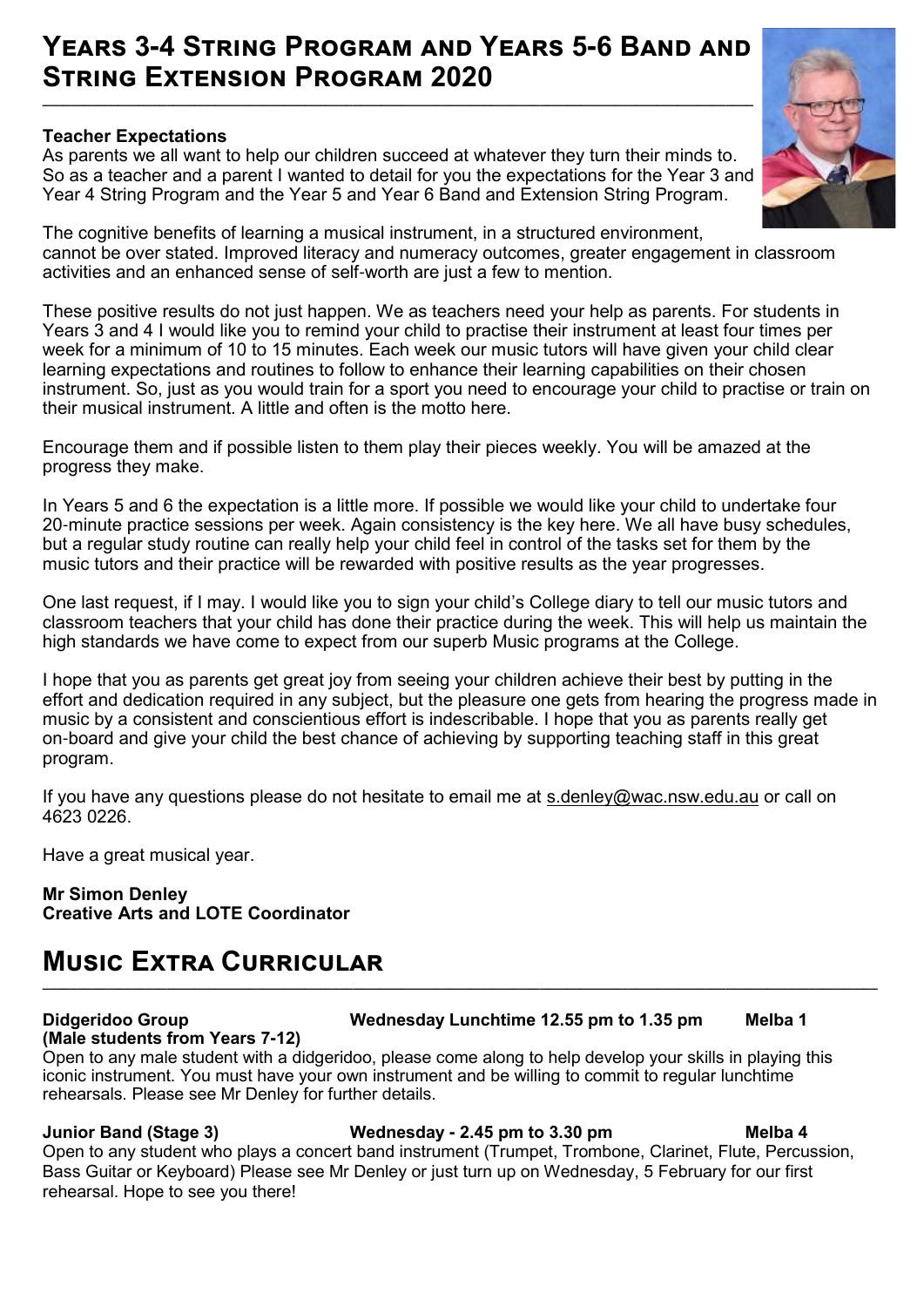# **Information from the Careers Room**

Welcome to Careers in 2020!

### **University of Wollongong Discovery Day**

This is a reminder for Year 12 students and their parents. On Tuesday, 4 February 2020 Year 12 students will be taking an excursion to attend Discovery Day at the University of Wollongong. This event will occupy the entire day.

Students will be transported to and from the venue by Roadcoach Bus. Students will depart from the College at 8.00 am, and will return to the College by 3.45 pm. As this is later than the usual bus times, alternative arrangements for home travel may need to be made. Students have previously identified which of the three drop off locations they require: Picton (behind the George V Hotel), Tahmoor (near the Gentle Dental Clinic) or the College.

Students will not be actively supervised on the University campus but will be required to attend several information sessions for which they have previously enrolled. For safety reasons, the university has requested that all students should wear **closed footwear** (i.e. no thongs, slides or sandals). They should also **bring a hat, sunscreen and water bottle**. Students may bring morning tea and lunch, but food is also available for sale on the campus.

Please ensure that your son/daughter has any required medications with them.

**Dr Rob Bearlin Careers Adviser** 

# **FLOWERS News**

Welcome to a new year everyone, we look forward to serving you fresh and healthy food and drinks in 2020.

**\_\_\_\_\_\_\_\_\_\_\_\_\_\_\_\_\_\_\_\_\_\_\_\_\_\_\_\_\_\_\_\_\_\_\_\_\_\_\_\_\_\_\_\_\_\_\_\_\_\_\_\_\_\_\_\_\_\_\_\_\_\_\_\_\_\_\_\_\_\_\_\_\_\_\_\_\_\_\_\_\_\_\_\_\_\_\_\_\_\_\_\_\_\_\_\_\_\_\_\_\_\_**

Register your name and updated class with Flexischools on the new app so you will be ready to place orders. When ordering please remember to tick any applicable alerts eg allergy, early sports lunch. Recess and lunch orders must be made separately. Students will need to return to the Canteen after consuming their lunch and show their lunch bag to pick up frozen items.

Calling all volunteers - we need your assistance for Term 1, 2020. If you are available to help out in Canteen please collect and complete a form from Student Reception. Any help will be greatly appreciated. We had one Mum come in after helping out with class readers each week and do some jobs for an hour or so last Term, so yes, times can be flexible if you are unable to stay all day.

Thank you to all my wonderful volunteers over the past year. Your help has been invaluable. I hope to see you all during 2020 along with some new faces.

**Mrs Carolyn Richards Canteen Supervisor Think healthy, Eat healthy, Live healthy**



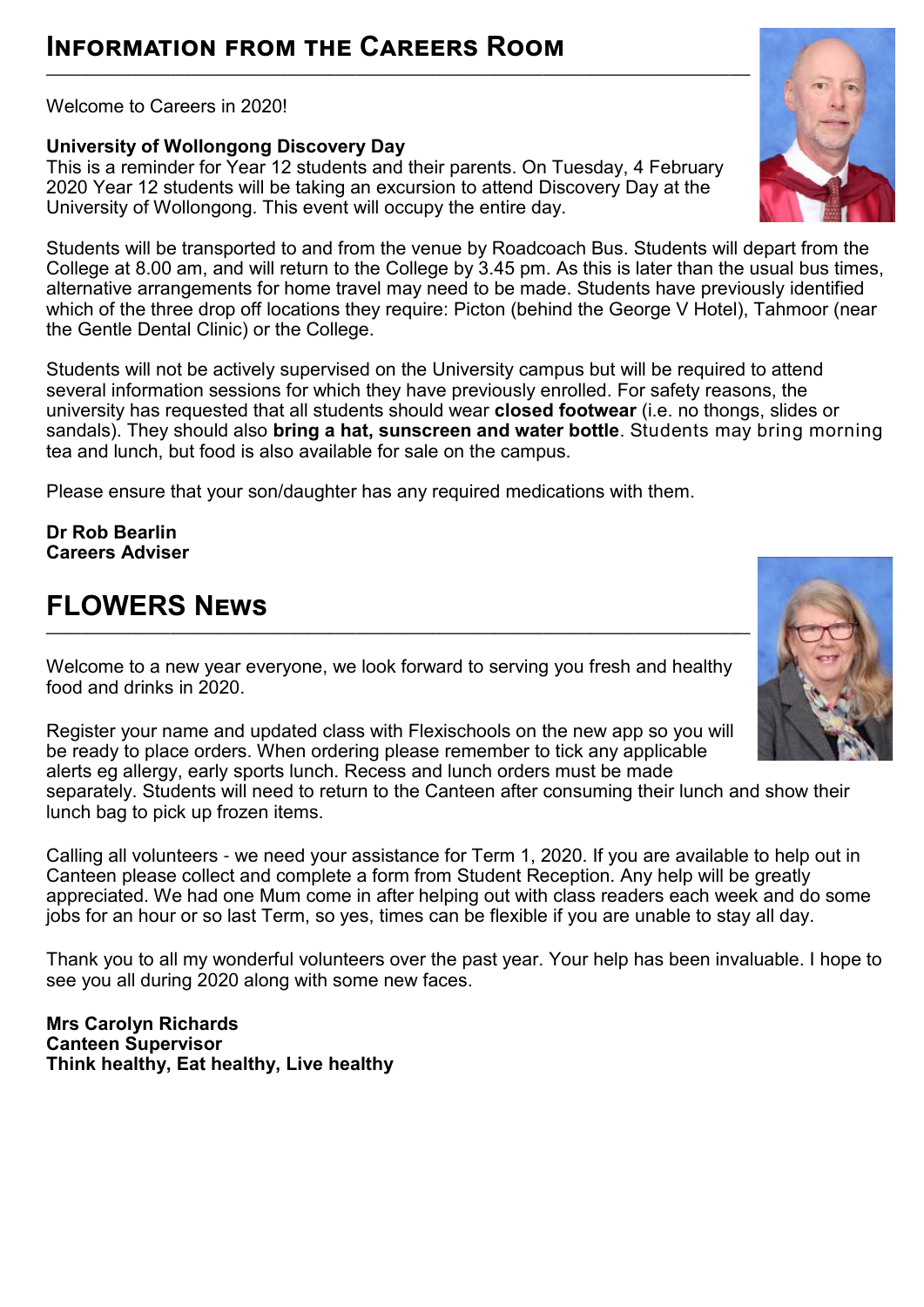# **Primary Matters**

### **Welcome**

Hello everyone. Welcome back to our returning students and welcome to our new students. We hope and pray that 2020 will be a great year of learning for all at Wollondilly.

**\_\_\_\_\_\_\_\_\_\_\_\_\_\_\_\_\_\_\_\_\_\_\_\_\_\_\_\_\_\_\_\_\_\_\_\_\_\_\_\_\_\_\_\_\_\_\_\_\_\_\_\_\_\_\_\_\_\_\_\_\_\_\_\_\_\_\_\_\_\_\_\_\_\_\_\_\_\_\_\_\_\_\_\_\_\_\_\_\_\_\_\_\_\_\_\_\_\_\_\_\_\_**

### **Information Evening**

We would like to invite all T-6 parents to our Information Evening or one of the Transition information afternoons. This evening is a chance to find out a bit more about how we teach and what we teach. You will also have the opportunity to meet your child's teacher.

### **Tuesday, 4 February at 7.00 pm**

The evening will start in the Warne Auditorium. After an introductory session there will be two sessions for parents to meet the Stage teachers. For Transition parents we also have two afternoon information sessions;

Tuesday, 4 February at 2.00 pm Wednesday, 5 February 2.00 pm.

Transition parents with older children may like to attend an afternoon session before picking up their child and then attend the evening session to meet other teachers.

We look forward to meeting you.

**Ms Jacqui Huxtable Director of Teaching and Learning T-6**

# **Year 6 Progress Dinner 2019**

At the end of 2019 we celebrated the end of Year 6 students' time in Primary education, through their Progress Dinner. The event was initially postponed due to fires, however, that did not dampen the celebration. Students looked amazing in their outfits and their transformation from College wear to dinner wear was incredible. After the awards ceremony and many photos it was time for the scrumptious dinner prepared and cooked by Mrs Evans, Mrs Cochrane and the students.

The sticky date pudding was a huge hit. We wish the students all the best for Year 7 and their future endeavours.

Thank you to all the teachers who attended the dinner to celebrate with the Year 6 students. A special thank you to Mrs Molluso for organising the event and for all her hard work is much appreciated.

Enjoy the pictures of the night below taken by Mrs Colombo.

**Mrs Aston and Mr Matthews Year 6 Teachers**





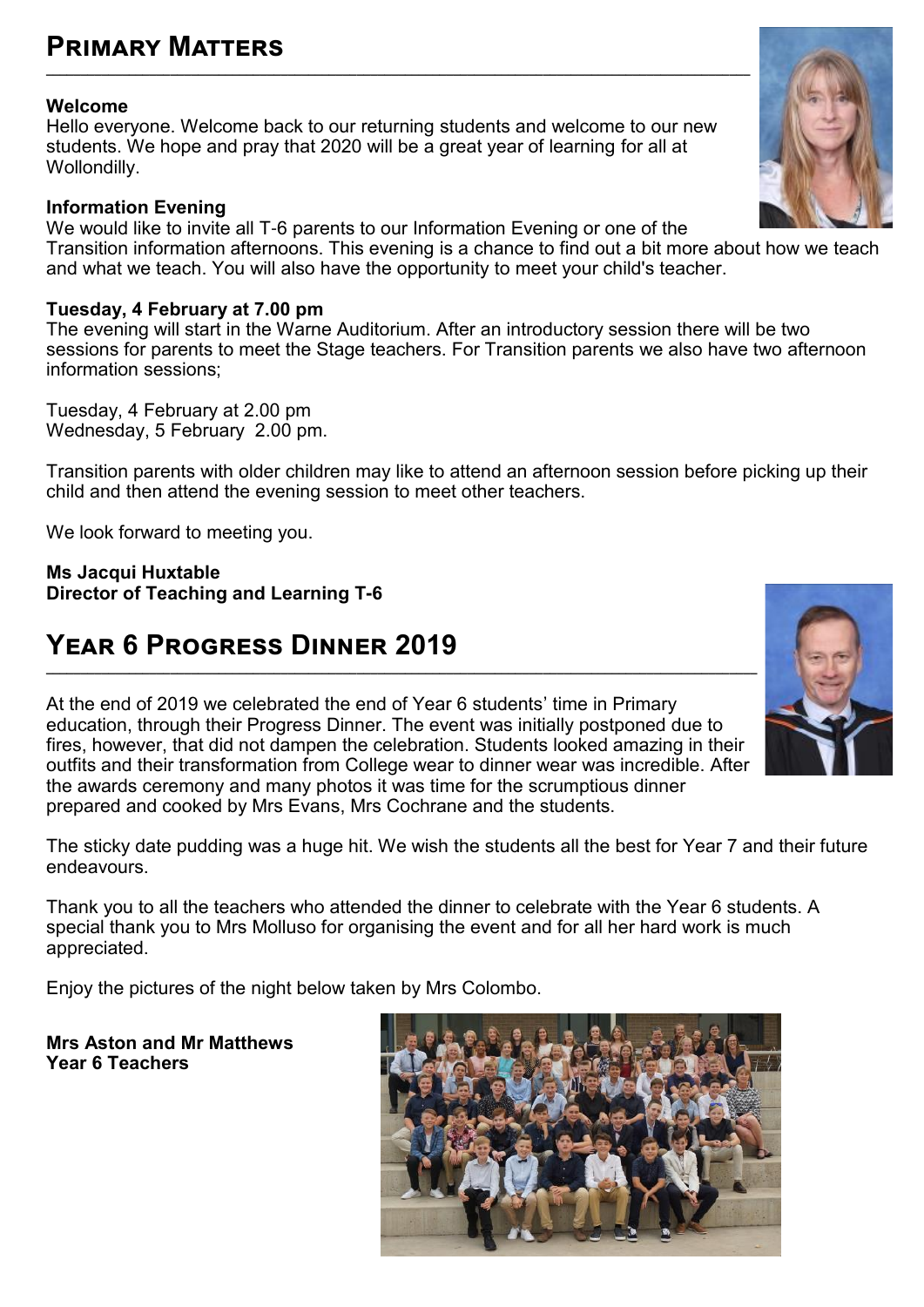We are excited to announce the launch of the new Wollondilly Anglican College Website.

The new website showcases the wonderful grounds and facilities plus the many opportunities that are on offer at the College through a video on the homepage. There is also lots of information for existing parents and prospective families.

Visit [www.wac.nsw.edu](http://www.wac.nsw.edu/) to check it out.

**Mr Alex Hitchins Development Manager** 

# **News from the College Nurse**

We will be introducing a new Medical Form for 2020. Please ensure that this form is completed, one per student and returned as soon as possible. Spare forms can be collected from the Student Reception.

**\_\_\_\_\_\_\_\_\_\_\_\_\_\_\_\_\_\_\_\_\_\_\_\_\_\_\_\_\_\_\_\_\_\_\_\_\_\_\_\_\_\_\_\_\_\_\_\_\_\_\_\_\_\_\_\_\_\_\_\_\_\_\_\_\_\_\_\_\_\_\_\_\_\_\_\_\_\_\_\_\_\_\_\_\_\_\_\_\_\_\_\_\_\_\_\_\_\_\_\_\_**

This will ensure that we have up-to-date medical information for each student and will assist us in providing the best possible health care for the students at our College.

# **Medications**

A reminder that all medications including Ventolin/Spacer, EpiPens and general medication can be dropped off to Student Reception.

**\_\_\_\_\_\_\_\_\_\_\_\_\_\_\_\_\_\_\_\_\_\_\_\_\_\_\_\_\_\_\_\_\_\_\_\_\_\_\_\_\_\_\_\_\_\_\_\_\_\_\_\_\_\_\_\_\_\_\_\_\_\_\_\_\_\_\_\_\_\_\_\_\_\_\_\_\_\_\_\_\_\_\_\_\_\_\_\_\_\_\_\_\_\_\_\_\_\_\_\_\_\_\_\_\_\_\_\_\_\_\_\_\_\_\_\_\_\_\_\_\_**

**Mrs Sally Lloyd College Nurse**

### **Application for Enrolment \_\_\_\_\_\_\_\_\_\_\_\_\_\_\_\_\_\_\_\_\_\_\_\_\_\_\_\_\_\_\_\_\_\_\_\_\_\_\_\_\_\_\_\_\_\_\_\_\_\_\_\_\_\_\_\_\_\_\_\_\_\_\_\_\_\_\_\_\_\_\_\_\_\_\_\_\_\_\_\_\_\_\_\_\_\_\_\_\_\_\_\_\_\_\_\_\_\_\_\_\_**

Applications continue to pour in for 2021 and beyond across all year groups, but especially our entry years of Transition, Kindergarten, Year 7 and Year 11. All current College families looking to enrol siblings for the coming years are encouraged to do so without delay to avoid disappointment.

Application packs are available from the College Office or from the College website.

**Mrs Kristy Biddle Enrolments Officer**





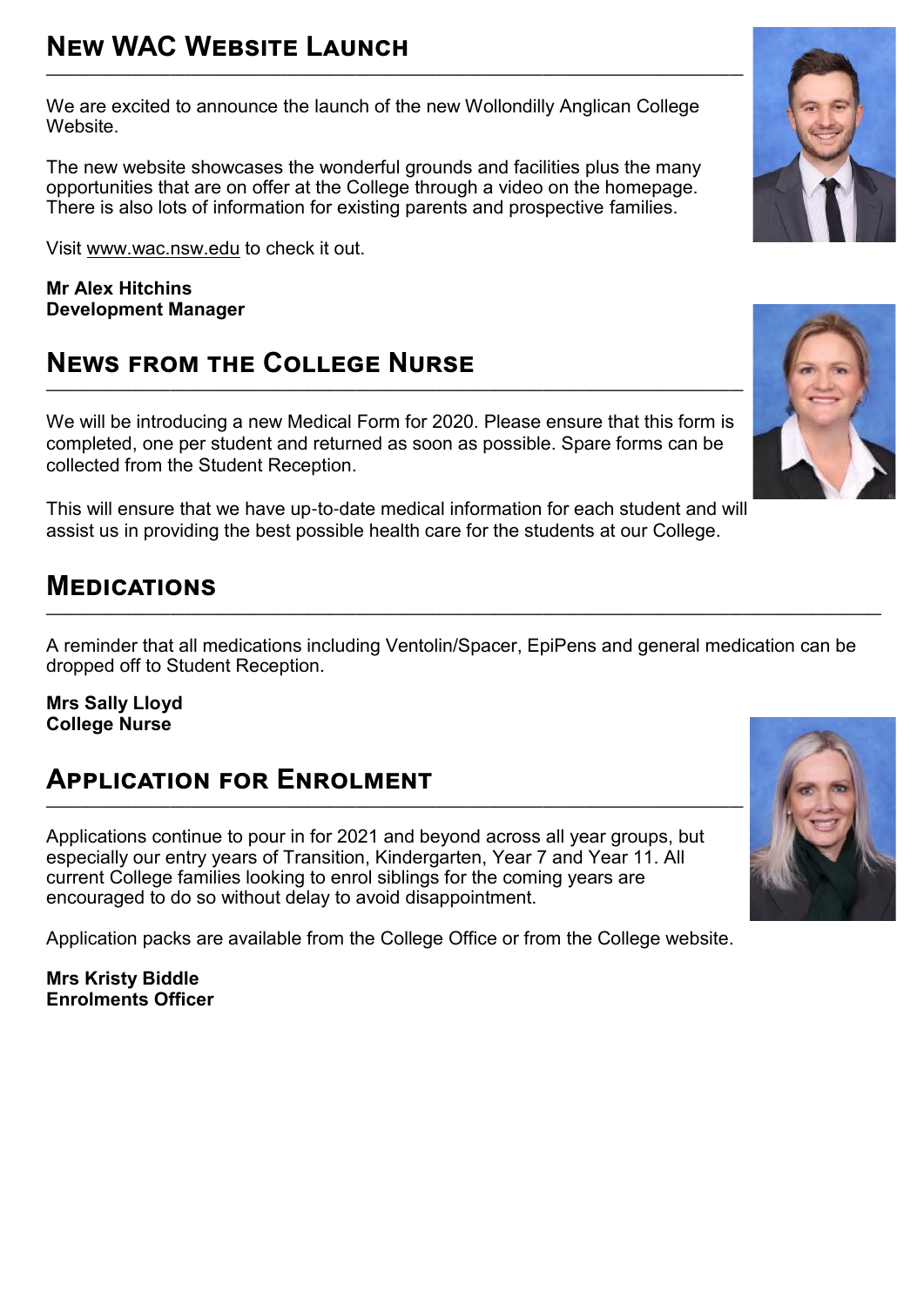# **Scholarships 2021/2022**

I am delighted to advise that the Wollondilly Anglican College Scholarship Program is open for Academic and Creative Arts Scholarships commencing in 2021.

**\_\_\_\_\_\_\_\_\_\_\_\_\_\_\_\_\_\_\_\_\_\_\_\_\_\_\_\_\_\_\_\_\_\_\_\_\_\_\_\_\_\_\_\_\_\_\_\_\_\_\_\_\_\_\_\_\_\_\_\_\_\_\_\_\_\_\_\_\_\_\_\_\_\_\_\_\_\_\_\_\_\_\_\_\_\_\_\_\_\_\_\_\_\_\_\_\_\_\_\_\_**

The College Headmaster may award a number of scholarships offering partial fee remission for each year in the areas of Academic, Music and Dance. Most scholarships will be awarded for two years and are conditional on the continuation of the relevant criteria being met. They will be available to students currently enrolled at the College or from other schools.

Students who are studying in Years 6, 8 and 10 in 2020 may apply for a scholarship as they enter their next stage of learning.

# **Application Process for Scholarships**

# **Academic Scholarships**

- Complete the scholarship application form and return it to the Enrolment Officer, Mrs Kristy Biddle with the supporting portfolio.
- Complete the online application with ACER at [https://scholarships.acer.edu.au.](https://scholarships.acer.edu.au/) (Parents will need to create a Parent Account, from which they can register their child for the scholarship test at Wollondilly Anglican College. A \$100.00 application fee is also payable to ACER as part of the registration process).
- For Academic candidates, be available to complete the scholarship test on Saturday, 29 February 2020.

# **Music and Dance Scholarships**

- Parents should complete the scholarship application form and return it to the Development Officer, Mrs Kristy Biddle with the supporting portfolio.
- Music/Dance scholarships need to be accompanied by a scholarship application processing fee of \$100.00.
- Short listed students will be required to audition before a panel at a later date to be confirmed. There will not be an additional audition fee.

Applications will close on Friday, 7 February 2020. The closing date is final and late applications cannot be accepted.

A comprehensive information pack and application form is available for download from the College website. Alternatively, all information and forms are available from myself at the College Office.

Should you have any further general queries, please do not hesitate to contact me on (02) 4684 2722 or at [k.biddle@wac.nsw.edu.au.](mailto:k.biddle@wac.nsw.edu.au)

# **Mrs Kristy Biddle**



Come and be part of the College by helping at the P&F Clothing Pool

It's a great way to meet other parents and save on College Uniforms!

If you can spare an hour in the morning - opening times 7.45 am to 8.30 am, day to suit you - contact Melissa on 0415 402 013



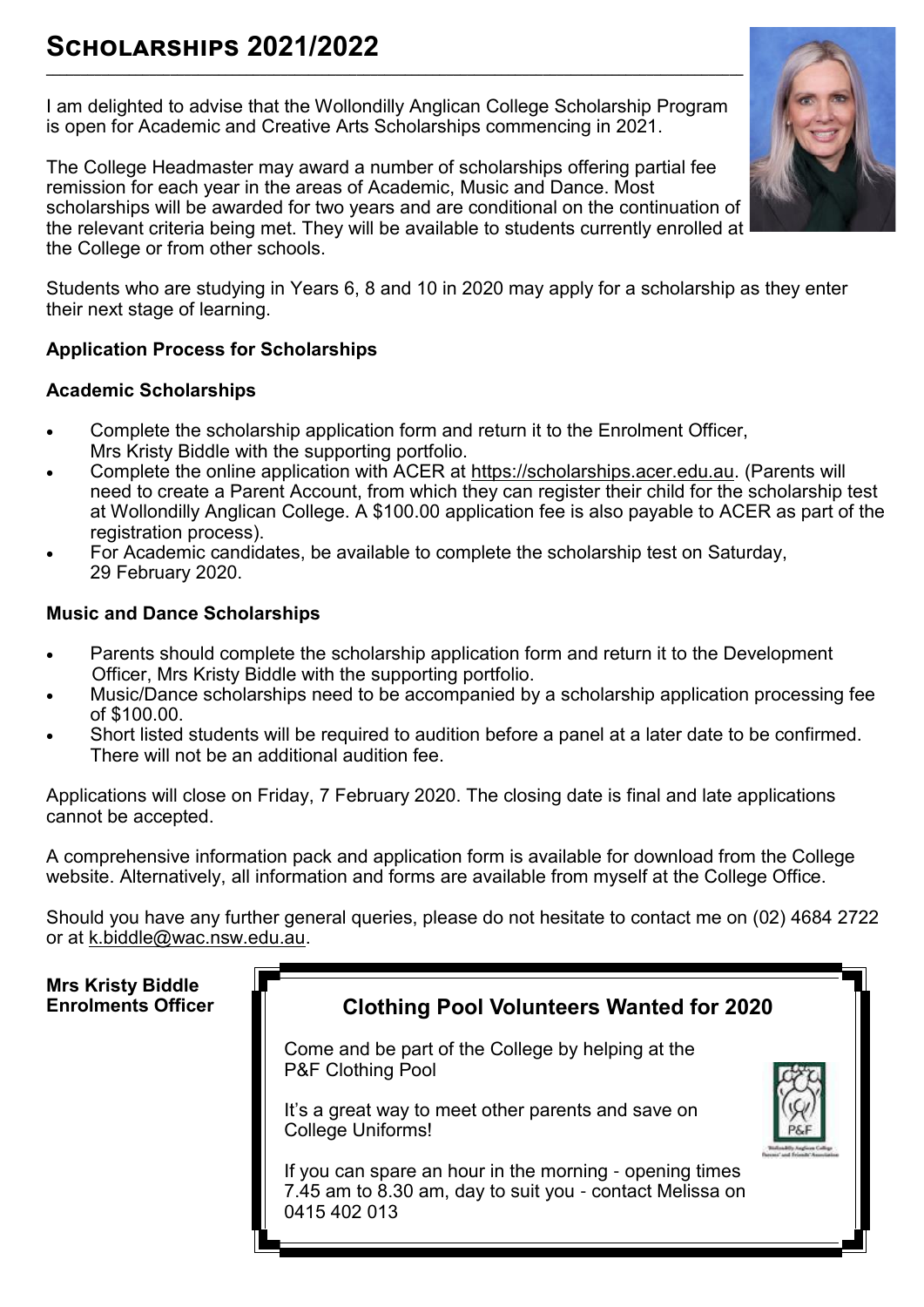Sponsorship 2019 *…friendraising and fundraising*



**Diamond Sponsor** Bradcorp

# **Double Gold**

Hume Building Simec Mining Stanton Dahl Architects

# **Gold Sponsors**

Anytime Fitness Tahmoor Best Practice Commercial & Accounting Services Carpenter Partners Real Estate Hills Commercial Cleaning (QUEDOS) Ken Shafer Smash Repairs Kwik Kopy Macarthur Narellan Pools Nu-era Homes Taverner Landscapes Top Quality Homes

**Silver Sponsors** Abode Property Boral Operations Maldon BPB Earthmoving Lowes **Cornerstone** Flight Centre Camden HairBomb Little Elves Childcare Little Elves OOSH Mittagong Auto Tech Mowbray Park Farmstays Natural Services Pty Ltd Pinnacle Tax & Accounting Tahmoor Garden Centre

*Thank you to our Diamond, Double Gold, Gold and Silver Sponsors shown above. We also thank our Bronze Sponsors who will be advertised on the College website on the Sponsors' Page along with the above. If you would like to sponsor the College, please contact Mr Bill Norman (P&F President) or Mrs Deborah Cook in the College office.*

 $P \mathcal{E}$ f *…friendraising and fundraising*

# **Community Advertisements:**

# **WAC Kids Care**

.

From time to time, families undergo trauma such as severe or terminal illness. There are short term **support structures in place at the College to assist families** during these times. The WAC Kids Care Program offers support to families in the way of meals. Please contact Mrs Hay at the College to assist. Confidentiality will be respected.

# **MW Physie and Dance (Australian Physie and Dance)**

Registrations are now open for girls (5 years and up) and ladies who enjoy dance and exercise classes. Classes held in Bargo, Picton and Oran Park. Please visit the website for more informatio[nmwphysieanddance.com.](http://mwphysieanddance.com/)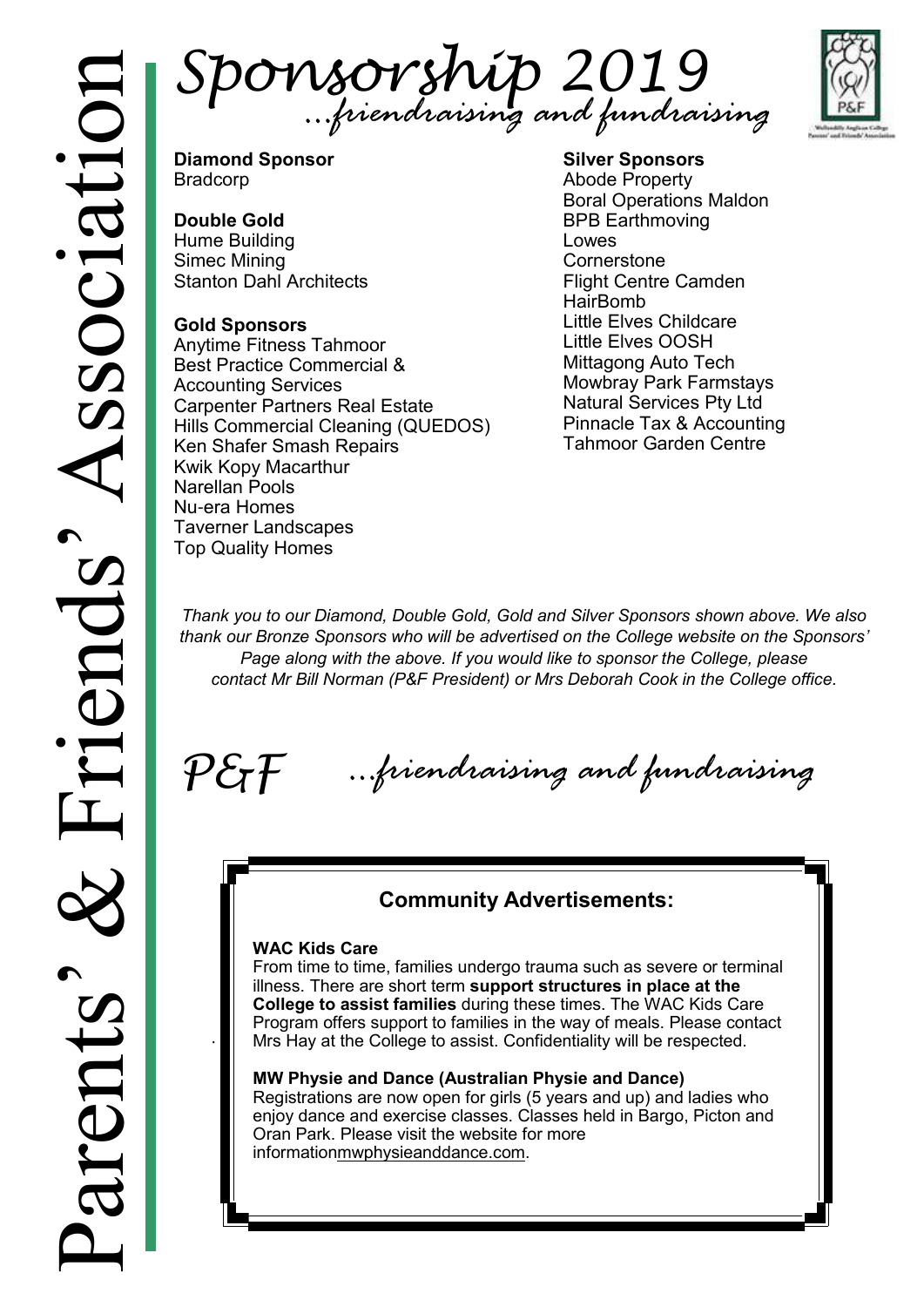# **January**

| Thursday, 30<br>Friday, 31  | Transition Toto/Kindergarten/Years 7,11,12 commence<br>Meet and greet new students and parents<br>All students commence<br>Meeting and Tour with Tender Companies for Stage 12<br><b>Building Program</b><br>Meet and greet new students and parents |
|-----------------------------|------------------------------------------------------------------------------------------------------------------------------------------------------------------------------------------------------------------------------------------------------|
| <b>February</b>             |                                                                                                                                                                                                                                                      |
| Monday, 3<br>Tuesday, 4     | Student enrolment Interviews 2021<br>Student enrolment Interviews 2021<br>Evening: T-6 Parent Information Evening                                                                                                                                    |
| Wednesday, 5<br>Thursday, 6 | <b>Student enrolment Interviews 2021</b><br>Middle Chapel<br><b>Student enrolment Interviews 2021</b><br>(Evening) Year 7, 2020 Information Evening                                                                                                  |
| Friday, 7                   | <b>Student enrolment Interviews 2021</b>                                                                                                                                                                                                             |



Junior Chapel

Contact: Children's Minister Rochelle Fussell, 0439 455 005 or [rf@mittang.com.au.](mailto:rf@mittang.com.au) All leaders in Follow and Kids@Mac have Working With Children Checks, and are trained in accordance with Safe Ministry Guidelines. All our groups run during school Terms.

Children in K-4 are welcome to attend Kids@Mac: a fun after school club at Mittagong Anglican Church.<br>When:

When: Runs every Tuesday<br>Time: 3.30 pm - 5.00 pm

Time: 3.30 pm - 5.00 pm.<br>Cost \$3.00 per Week/\$2

\$3.00 per Week/\$20.00 per Term (with family discounts).

Come along for games, craft, songs, afternoon tea, stories and more! This Term our theme is "The Lion the Witch & the Wardrobe" so join us in a Spaced Out adventure.

# **Wollondilly Anglican Church**

Everybody is welcome to attend our Service on Sunday at 9.00 am. We would love to see your family there.

PO Box 43, Bargo NSW 2574 Reverend Stephen Swanepoel

LEARNING - LOVING - LIVING